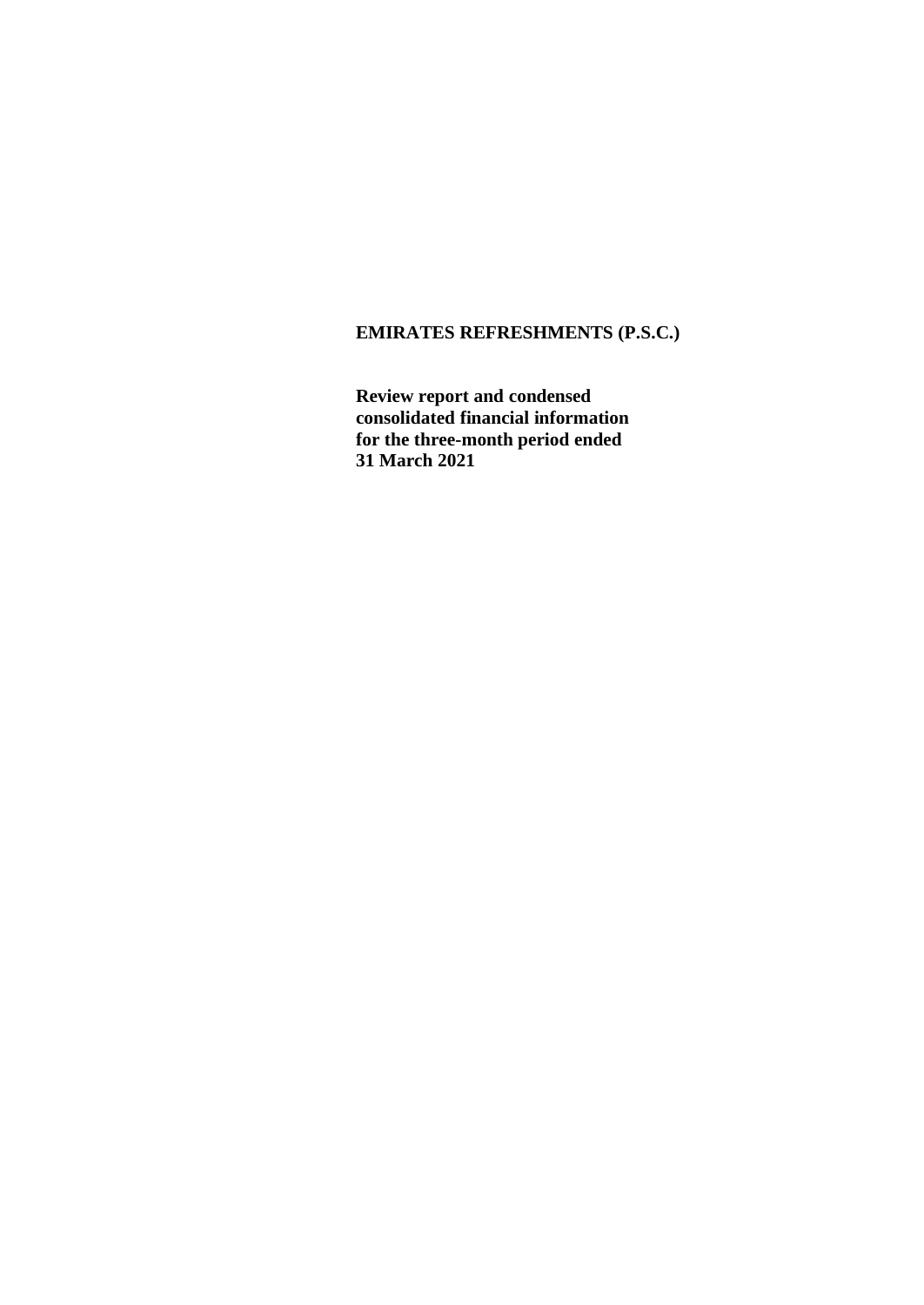# **Review report and condensed consolidated financial information for the three-month period ended 31 March 2021**

|                                                           | Pages                   |
|-----------------------------------------------------------|-------------------------|
| Report on review of interim financial information         | 1                       |
| Condensed consolidated statement of financial position    | $\overline{2}$          |
| Condensed consolidated statement of profit or loss        | $\mathbf{3}$            |
| Condensed consolidated statement of comprehensive income  | $\overline{\mathbf{4}}$ |
| Condensed consolidated statement of changes in equity     | 5                       |
| Condensed consolidated statement of cash flows            | 6                       |
| Notes to the condensed consolidated financial information | $7 - 22$                |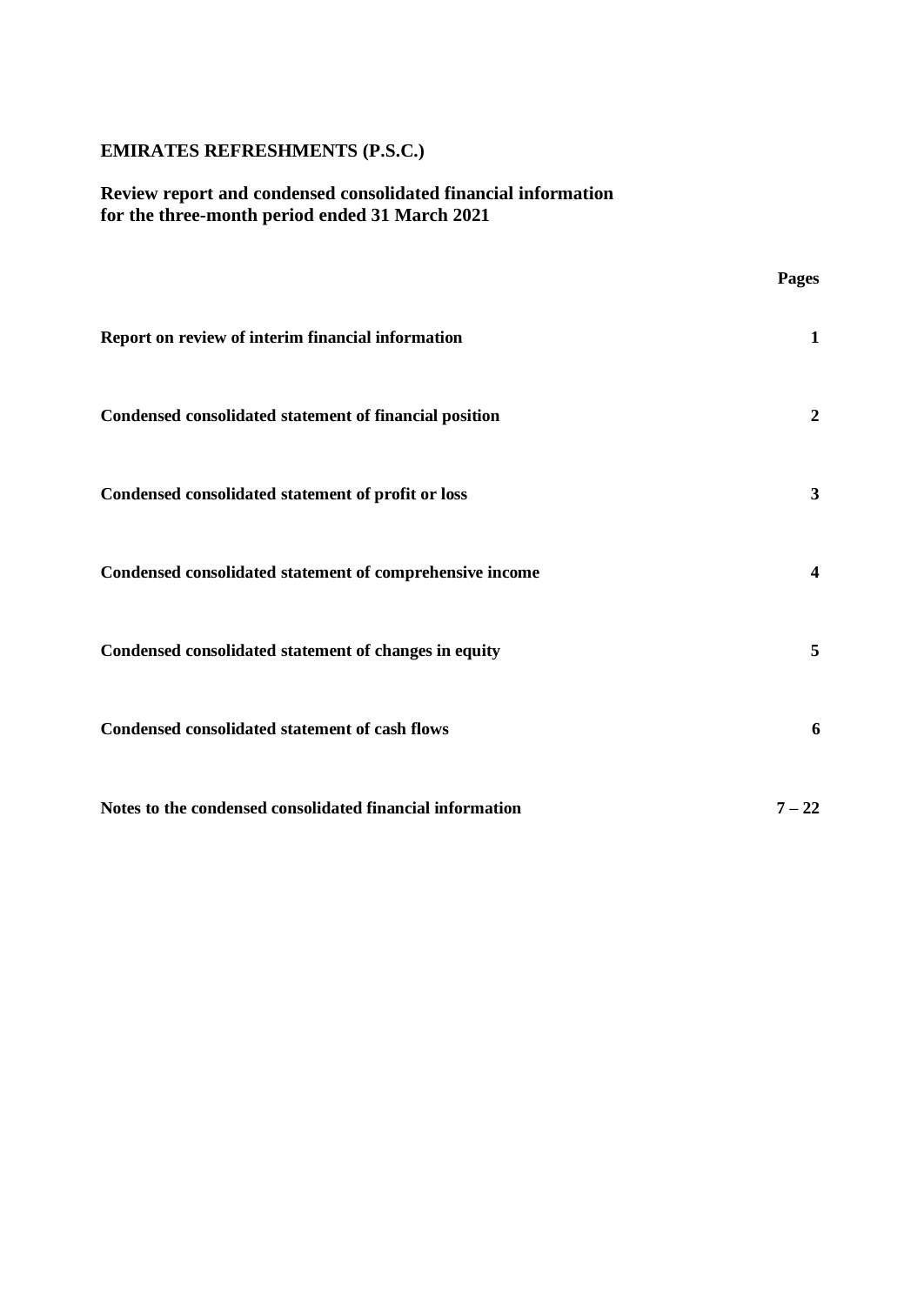

Deloitte & Touche (M.E.) Level 11, Al Sila Tower Abu Dhabi Global Market Square Al Maryah Island P.O. Box 990 Abu Dhabi United Arab Emirates

Tel: +971 (0) 2 408 2424 Fax:+971 (0) 2 408 2525 www.deloitte.com

# **REPORT ON REVIEW OF INTERIM FINANCIAL INFORMATION TO THE BOARD OF DIRECTORS OF EMIRATES REFRESHMENTS (P.S.C.)**

#### *Introduction*

We have reviewed the accompanying condensed consolidated statement of financial position of Emirates Refreshments (P.S.C.) (the "Company") and its subsidiaries (together referred to as the "Group") as at 31 March 2021 and the related condensed consolidated statements of profit or loss, comprehensive income, changes in equity and cash flows for the three-month period then ended and certain explanatory notes. Management is responsible for the preparation and presentation of this interim financial information in accordance with International Accounting Standard 34 Interim *Financial Reporting* (IAS 34). Our responsibility is to express a conclusion on this interim financial information based on our review.

#### *Scope of Review*

We conducted our review in accordance with the International Standard on Review Engagements 2410, "*Review of interim Financial Information Performed by the Independent Auditor of the Entity*." A review of interim financial information consists of making inquiries, primarily of persons responsible for financial and accounting matters, and applying analytical and other review procedures. A review is substantially less in scope than an audit conducted in accordance with International Standards on Auditing and consequently does not enable us to obtain assurance that we would become aware of all significant matters that might be identified in an audit. Accordingly, we do not express an audit opinion.

#### *Conclusion*

Based on our review, nothing has come to our attention that causes us to believe that the accompanying interim financial information of the Group is not prepared, in all material respects, in accordance with IAS 34.

#### *Other Matter*

The consolidated financial statements as at 31 December 2020 were audited by another auditor, whose report dated 4 March 2021 expressed an unmodified opinion thereon. The prior period comparative interim financial information for the three- month period ended 31 March 2020, was reviewed by another auditor who issued an unmodified conclusion dated 17 June 2020.

Deloitte & Touche (M.E.)

۳

Mohammad Khamees Al Tah Registration No. 717 11 May 2021 Abu Dhabi United Arab Emirates

Akbar Ahmad (1141), Cynthia Corby (995), Georges Najem (809), Mohammad Jallad (1164), Mohammad Khamees Al Tah (717),<br>Musa Ramahi (872), Mutasem M. Dajani (726), Obada Alkowatly (1056), Rama Padmanabha Acharya (701) and Sam (386) are registered practicing auditors with the UAE Ministry of Economy.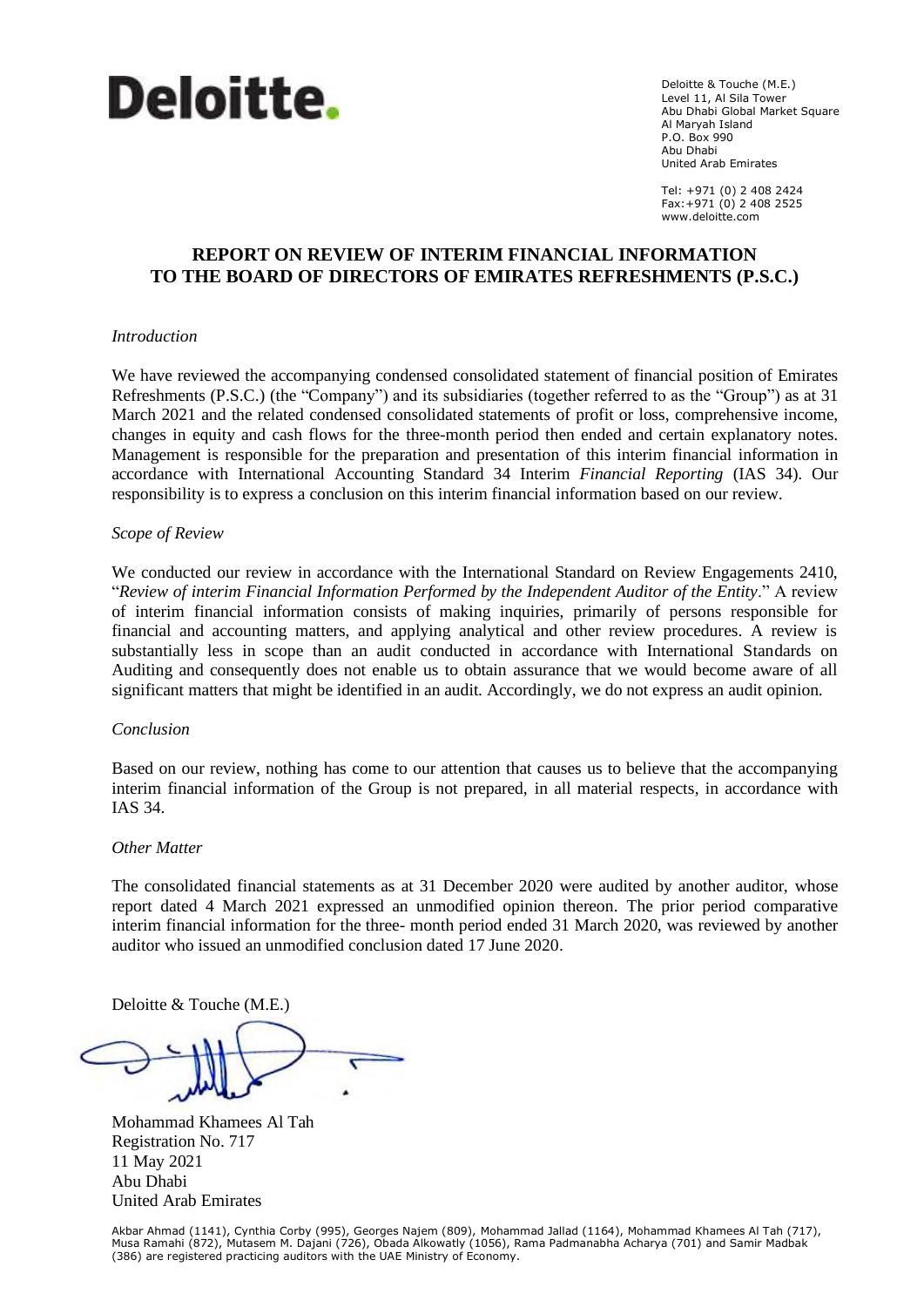### Condensed consolidated statement of financial position as at 31 March 2021

|                                                  |              | 31 March<br>2021 | 31 December<br>2020 | 1 January<br>2020 |
|--------------------------------------------------|--------------|------------------|---------------------|-------------------|
|                                                  | <b>Notes</b> | <b>AED</b>       | AED                 | <b>AED</b>        |
|                                                  |              | (unaudited)      | (audited)           | (audited)         |
| <b>ASSETS</b>                                    |              |                  | (Restated)          | (Restated)        |
| Non-current assets                               |              |                  |                     |                   |
| Property, plant and equipment                    | 5            | 4,196,215        | 4,481,407           | 4,040,372         |
| Investment properties                            | 6            | 11,975,048       | 12,085.461          | 3.693.000         |
| Right-of-use assets                              | 7            | 2,002,056        | 2,481,732           | 6,356,975         |
| Financial assets at fair value through other     |              |                  |                     |                   |
| comprehensive income (FVTOCI)                    | 8            | 805,756          | 722,511             | 1,538.818         |
| Total non-current assets                         |              | 18,979,075       | 19,771,111          | 15,629,165        |
| <b>Current assets</b>                            |              |                  |                     |                   |
| Inventories                                      | 9            | 4,437,311        | 4,187,924           | 5,262,335         |
| Trade and other receivables                      | 10           | 4,383,090        | 4.799,707           | 10,020,317        |
| Due from a related party                         | 11           | 257,250          | 127,542             |                   |
| Cash and cash equivalent                         | 12           | 15,951,867       | 15,725,086          | 15,640,960        |
| Non-current assets held for sale                 |              |                  |                     | 6,225,938         |
| Total current assets                             |              | 25,029,518       | 24,840,259          | 37,149,550        |
| <b>Total assets</b>                              |              | 44,008,593       | 44,611,370          | 52,778.715        |
| <b>EQUITY AND LIABILITIES</b>                    |              |                  |                     |                   |
| Equity                                           |              |                  |                     |                   |
| Share capital                                    | 13           | 30,000,000       | 30,000,000          | 30,000,000        |
| Statutory reserve                                |              |                  |                     | 10,002,276        |
| Obligatory reserve                               |              |                  |                     | 1,500,000         |
| Fair value reserve                               |              | 410,807          | 327,562             | 911,984           |
| <b>Accumulated losses</b>                        |              | (14, 568, 146)   | (11, 357, 066)      | (16, 304, 094)    |
| <b>Total equity</b>                              |              | 15,842,661       | 18,970,496          | 26,110,166        |
| Non-current liabilities                          |              |                  |                     |                   |
| Provision for employees' end of service benefits | 14           | 1,914,352        | 2,019,752           | 2,075,602         |
| Lease liabilities                                | 15           | 5,274,864        | 5,450,044           | 5,120,303         |
| <b>Total non-current liabilities</b>             |              | 7,189,216        | 7,469,796           | 7,195,905         |
| <b>Current liabilities</b>                       |              |                  |                     |                   |
| Trade and other payables                         | 16           | 11,678,516       | 9,203.254           | 9,555,441         |
| Lease liabilities                                | 15           | 1,408,910        | 1,862,320           | 2,380,771         |
| Due to a related party                           |              |                  |                     | 412,797           |
| Bank overdrafts                                  | 12           | 7,889,290        | 7,105,504           | 7,123,635         |
| <b>Total current liabilities</b>                 |              | 20,976,716       | 18,171,078          | 19,472,644        |
| Total liabilities                                |              | 28, 165, 932     | 25,640,874          | 26,668,549        |
| Total equity and liabilities                     |              | 44,008,593       | 44,611,370          | 52,778,715        |

 $20.3$  and 05 The condensed consolidated financial information has been approved by the Board of Directors on signed on its behalf by:

Rashea abi (May 10, 2021 12:37 GM) CEO Director Chairman He

The accompanying notes form an integral part of the condensed consolidated financial information.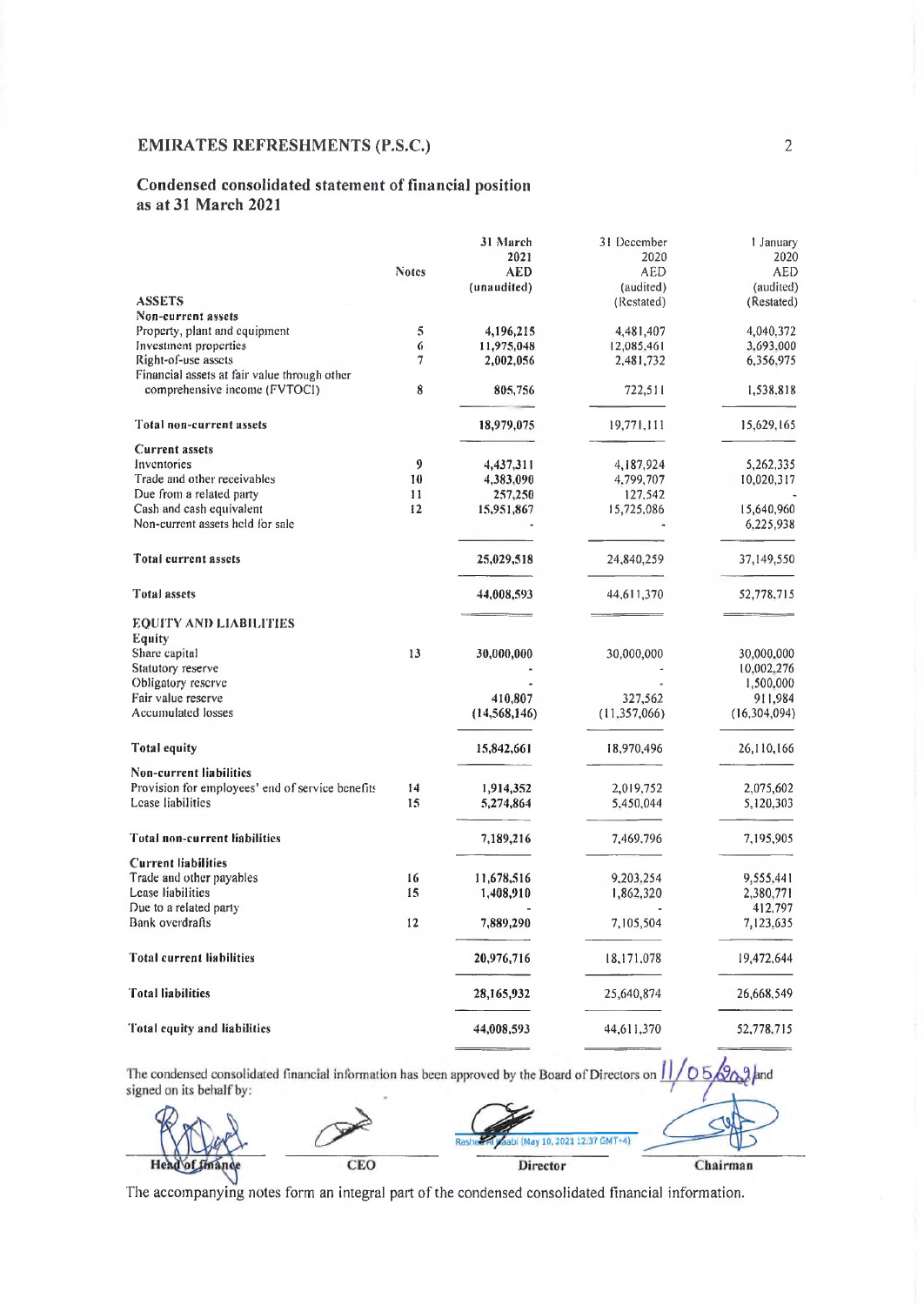# **Condensed consolidated statement of profit or loss for the three-month period ended 31 March 2021**

|                                             |              | <b>Three months ended 31 March</b> |             |
|---------------------------------------------|--------------|------------------------------------|-------------|
|                                             |              | 2021                               | 2020        |
|                                             | <b>Notes</b> | <b>AED</b>                         | <b>AED</b>  |
|                                             |              | (unaudited)                        | (unaudited) |
| Revenues                                    |              | 4,570,073                          | 8,098,690   |
| Less: Discount                              |              | (3,815)                            | (68, 136)   |
| Revenue (net)                               |              | 4,566,258                          | 8,030,554   |
| Cost of sales                               |              | (2,697,246)                        | (4,540,421) |
| <b>Gross profit</b>                         |              | 1,869,012                          | 3,490,133   |
| Selling and distribution expenses           |              | (2, 282, 572)                      | (2,726,244) |
| General and administrative expenses         |              | (3, 124, 312)                      | (1,432,439) |
| Operating loss for the period               |              | (3,537,872)                        | (668, 550)  |
| Finance cost                                |              | (138, 639)                         | (178, 884)  |
| Finance income                              |              | 41,110                             | 102,642     |
| Depreciation on leased plant and machinery  | 5            | (125,372)                          |             |
| loss on fair value of investment properties | 6            | (110, 413)                         |             |
| Rental income                               | 6            | 664,694                            | 53,750      |
| (Other expenses)/income                     |              | (4,588)                            | 10,965      |
| Net loss for the period                     |              | (3,211,080)                        | (680, 077)  |
| Basic and diluted loss per share            | 17           | (0.11)                             | (0.02)      |

 $\equiv$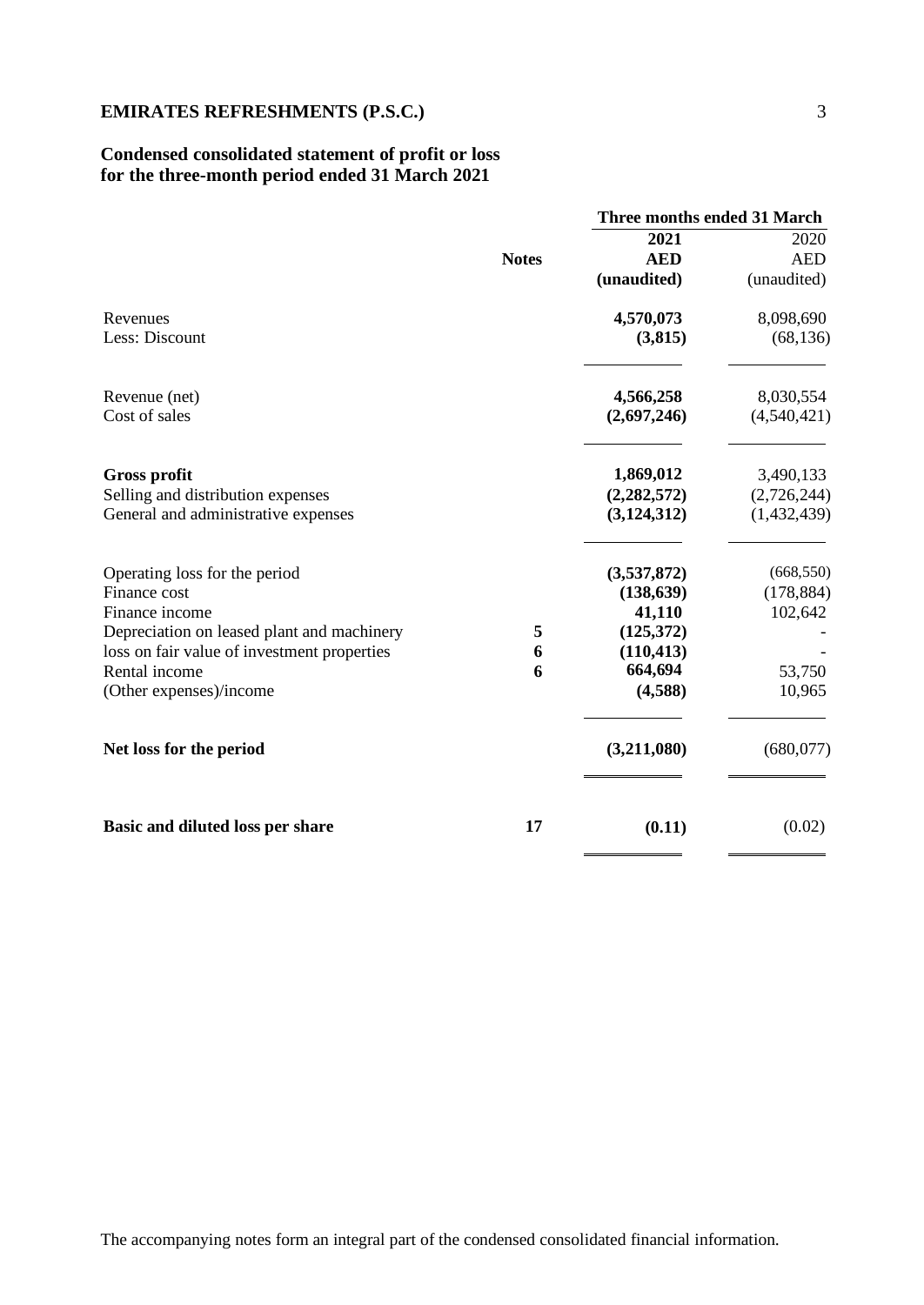# **Condensed consolidated statement of comprehensive income for the three-month period ended 31 March 2021**

|                                                                                                                  |              | Three months ended 31 March |             |
|------------------------------------------------------------------------------------------------------------------|--------------|-----------------------------|-------------|
|                                                                                                                  |              | 2021                        | 2020        |
|                                                                                                                  | <b>Notes</b> | <b>AED</b>                  | <b>AED</b>  |
|                                                                                                                  |              | (unaudited)                 | (unaudited) |
| Loss for the period                                                                                              |              | (3,211,080)                 | (680, 077)  |
| Other comprehensive income<br>Items that will not be reclassified subsequently to<br>statement of profit or loss |              |                             |             |
| Fair value gain/(loss) on investments in equity<br>Instruments designated as at FVTOCI                           | 8            | 83,245                      | (120, 280)  |
| Total comprehensive loss for the period                                                                          |              | (3, 127, 835)               | (800, 357)  |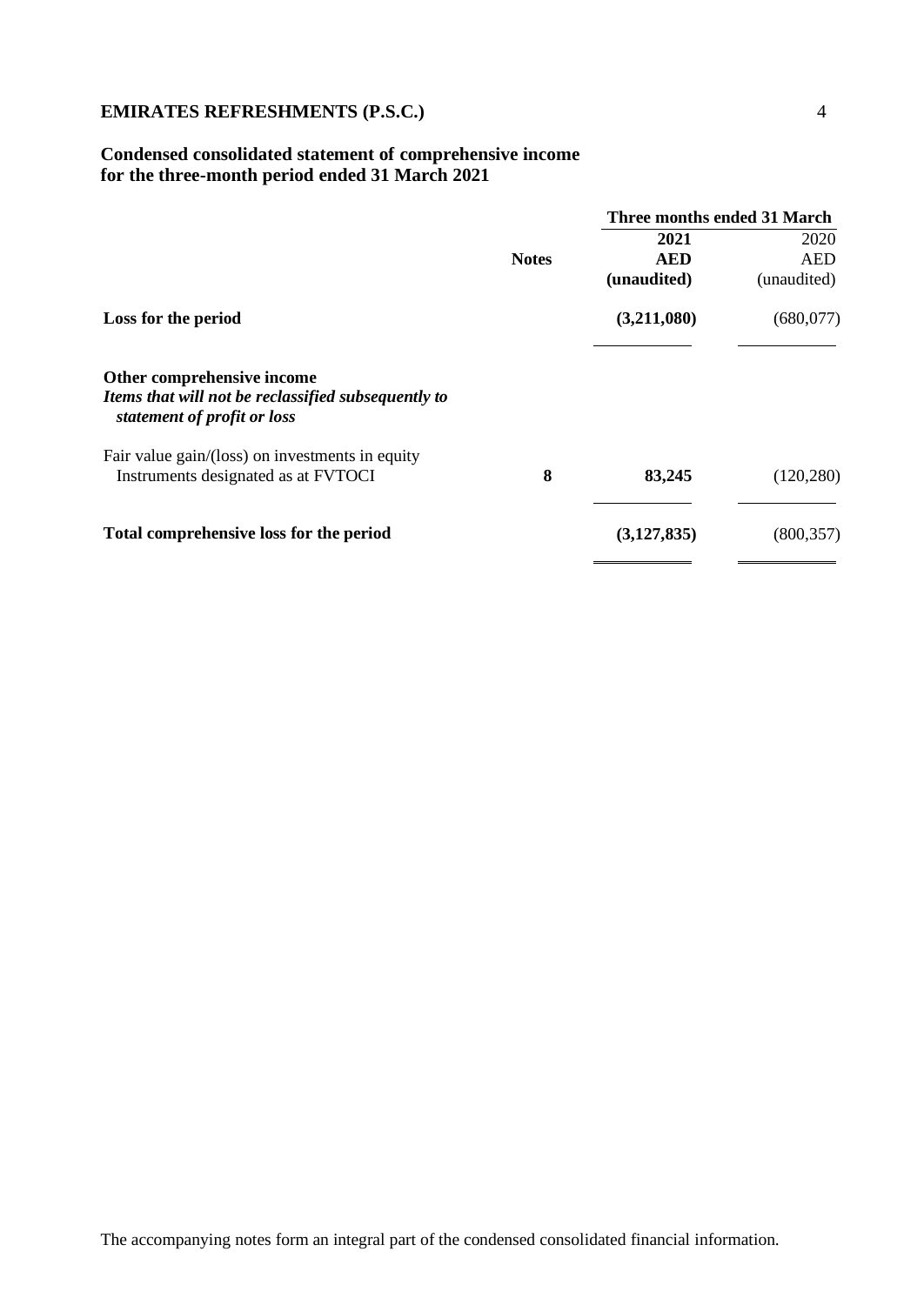# **Condensed consolidated statement of changes in equity for the three-month period ended 31 March 2021**

|                                                                                                                              | <b>Share</b><br>capital<br><b>AED</b> | <b>Statutory</b><br>reserve<br><b>AED</b> | <b>General</b><br>reserve<br><b>AED</b> | <b>Fair value</b><br>reserve<br><b>AED</b> | <b>Accumulated</b><br>losses<br><b>AED</b> | <b>Total</b><br>equity<br><b>AED</b> |
|------------------------------------------------------------------------------------------------------------------------------|---------------------------------------|-------------------------------------------|-----------------------------------------|--------------------------------------------|--------------------------------------------|--------------------------------------|
| Balance at 1 January 2021 (audited)                                                                                          | 30,000,000                            |                                           |                                         | 327,562                                    | (11, 357, 066)                             | 18,970,496                           |
| Loss for the period<br>Other comprehensive income for the period                                                             |                                       |                                           |                                         | 83,245                                     | (3,211,080)                                | (3,211,080)<br>83,245                |
| Total comprehensive loss for the period                                                                                      |                                       |                                           |                                         | 83,245                                     | (3,211,080)                                | (3,127,835)                          |
| <b>Balance at 31 March 2021 (unaudited)</b>                                                                                  | 30,000,000                            |                                           |                                         | 410,807                                    | (14, 568, 146)                             | 15,842,661                           |
| Balance at 1 January 2020 (audited)                                                                                          | 30,000,000                            | 10,002,276                                | 1,500,000                               | 911,984                                    | (16,304,094)                               | 26,110,166                           |
| Loss for the period<br>Other comprehensive loss for the period<br>Transfer of fair value reserve of financial assets at fair |                                       |                                           |                                         | (120, 280)                                 | (680,077)                                  | (680,077)<br>(120, 280)              |
| value through other comprehensive income (FVTOCI)                                                                            |                                       |                                           |                                         | (627, 613)                                 | 627,613                                    |                                      |
| Total comprehensive loss for the period                                                                                      |                                       |                                           |                                         | (747, 893)                                 | (52, 464)                                  | (800, 357)                           |
| Balance at 31 March 2020 (unaudited)                                                                                         | 30,000,000                            | 10,002,276                                | 1,500,000                               | 164,091                                    | (16,356,558)                               | 25,309,809                           |

The accompanying notes form an integral part of the condensed consolidated financial information.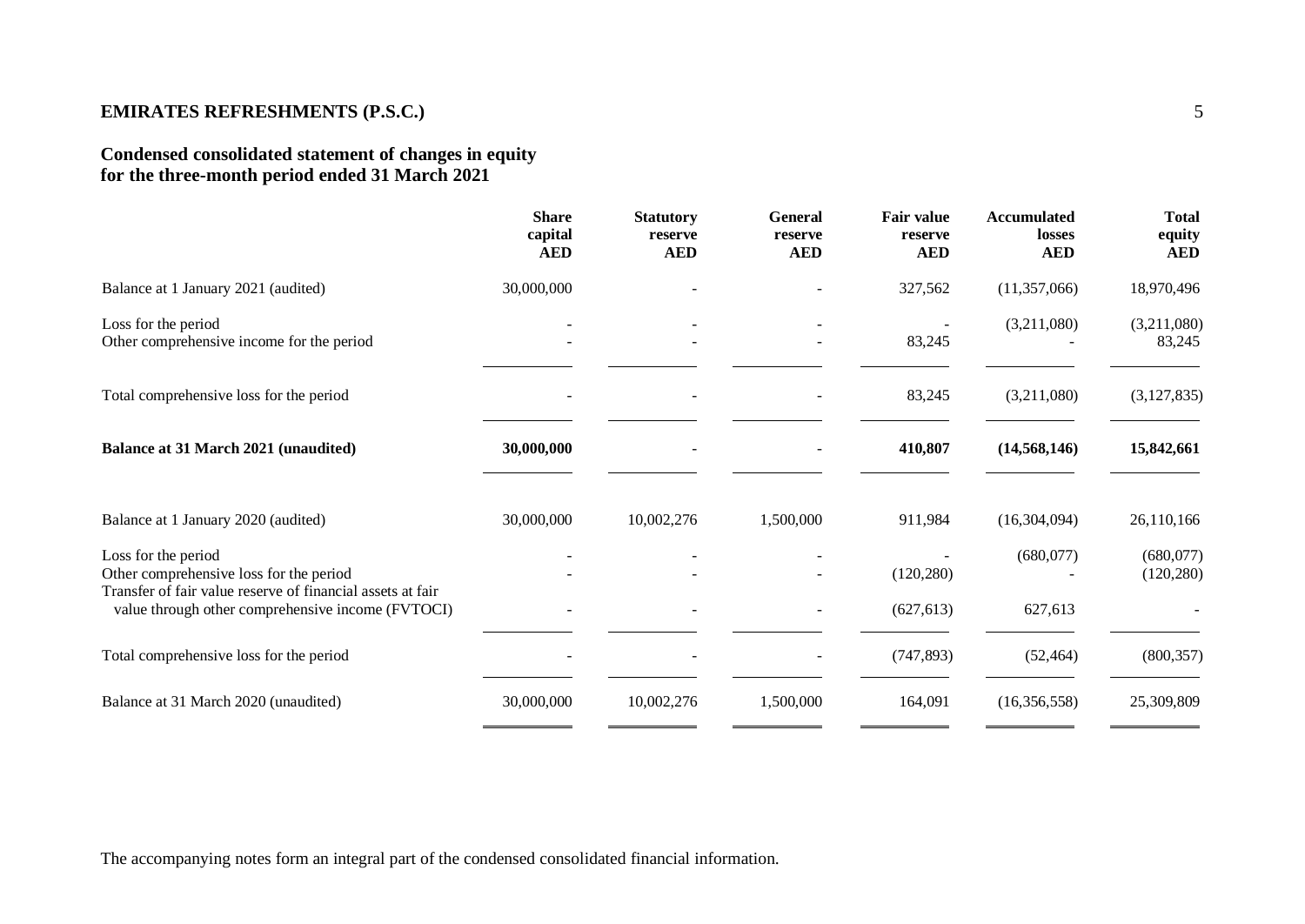# **Condensed consolidated statement of cash flows for the three-month period ended 31 March 2021**

|                                                          | Three months ended 31 March |             |
|----------------------------------------------------------|-----------------------------|-------------|
|                                                          | 2021                        | 2020        |
|                                                          | <b>AED</b>                  | <b>AED</b>  |
|                                                          | (unaudited)                 | (unaudited) |
| <b>Cash flows from operating activities</b>              |                             |             |
| Loss for the period                                      | (3,211,080)                 | (680,077)   |
| Adjustments for:                                         |                             |             |
| Depreciation of property and equipment                   | 414,715                     | 423,757     |
| Depreciation on right-of-use assets                      | 479,676                     | 460,508     |
| Loss on fair value of investment properties              | 110,413                     | 15,250      |
| Provision for employees' end of service benefits         | 67,681                      | 90,339      |
| Finance expense                                          | 138,639                     | 178,884     |
| Finance income                                           | (41, 110)                   | (102, 642)  |
| Allowance for expected credit loss                       | 30,378                      | 84,475      |
| Provision for obsolete inventories                       | 112,433                     | 36,799      |
| Reversal of excess provisions for obsolete inventories   |                             | (278, 815)  |
| Gain on sale of investments                              |                             | (3,580)     |
| Operating cash flows before movements in working capital | (1,898,255)                 | 224,898     |
| (Increase)/decrease in inventories                       | (361, 820)                  | 860,123     |
| Decrease in trade and other receivables                  | 386,239                     | 451,127     |
| Increase in amount due from a related party              | (129,708)                   | (4, 445)    |
| Decrease in amount due to a related party                |                             | (49,570)    |
| Increase/(decrease) in trade and other payables          | 2,475,262                   | (1,522,702) |
| Cash generated from/(used in) operations                 | 471,718                     | (40, 569)   |
| Employees' end of service benefits paid                  | (173,081)                   | (119, 459)  |
| Net cash generated from/(used in) operating activities   | 298,637                     | (160,028)   |
| <b>Cash flows from investing activities</b>              |                             |             |
| Purchase of property, plant and equipment                | (129, 523)                  | (390, 168)  |
| Proceeds from sale of investments                        |                             | 863,081     |
| Finance income received                                  | 41,110                      | 102,642     |
| Net cash (used in)/generated from investing activities   | (88, 413)                   | 575,555     |
|                                                          |                             |             |
| <b>Cash flows from financing activities</b>              |                             |             |
| Finance cost paid                                        | (138, 639)                  | (178, 884)  |
| Repayment of principal portion of lease liability        | (628, 590)                  | (824, 126)  |
| Net cash used in financing activities                    | (767, 229)                  | (1,003,010) |
| Net decrease in cash and cash equivalents                | (557,005)                   | (587, 483)  |
|                                                          |                             |             |
| Cash and cash equivalents at beginning of the period     | (6,709,913)                 | (6,812,170) |
| Cash and cash equivalents at end of the period (note 12) | (7,266,918)                 | (7,399,653) |
|                                                          |                             |             |

The accompanying notes form an integral part of the condensed consolidated financial information.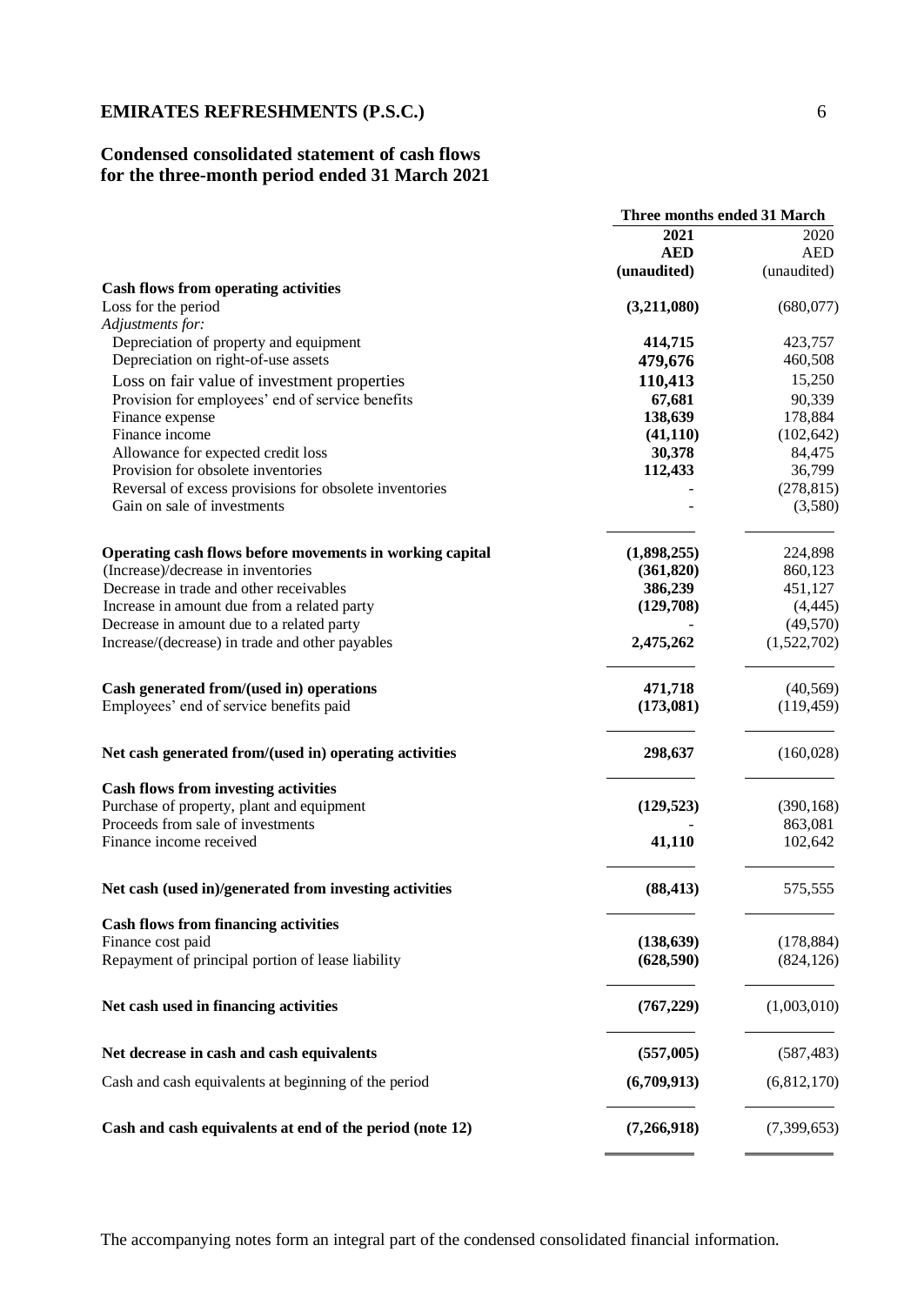# **Notes to the condensed consolidated financial information for the three-month period ended 31 March 2021**

#### **1 General information**

Emirates Refreshments (P.S.C.) ("the Company") is a Public Shareholding Company, incorporated in Dubai, United Arab Emirates under a decree issued by His Highness the Ruler of Dubai. The Company is listed on the Dubai Financial Market. The Federal Decree-Law No. 26 of 2020 on the amendment of certain provisions of UAE Federal Law No. 2 of 2015 on Commercial Companies was issued on 27 September 2020 and became effective on 2 January 2021. It requires companies to adjust their status in accordance with the provisions by 2 January 2022. The Group is in the process to assess the impact wherever applicable to ensure compliance with the changes in the law.

The principal activities of the Company are bottling and selling mineral water as well as manufacturing plastic bottles and containers. The Company has two plants located in Dibba and Hatta, UAE. The Company markets, distributes and sells its products across the UAE, other Middle East countries and Africa.

The registered address of the Company is P.O. Box 5567, Dubai, UAE.

The Company has two wholly owned subsidiaries; Jeema Refreshments LLC and Emirates Refreshments LLC in the UAE. These subsidiaries are engaged in the trading of mineral water, juice, soft drinks and carbonated drinks.

#### **2 Application of new and revised International Financial Reporting Standards ("IFRSs)**

#### **2.1 New and revised IFRSs applied with no material effect on the condensed consolidated financial information**

The following new and revised IFRSs and amendments that were effective for annual periods beginning on or after 1 January 2021. The application of these revised IFRSs has not had an impact on the condensed consolidated financial information for the period ended 31 March 2021, but may affect the accounting for future transactions or arrangements

*Interest Rate Benchmark Reform - Phase 2 (Amendments to IFRS 9, IAS 39, IFRS 7, IFRS 4 and IFRS 16)* 

The amendments in Interest Rate Benchmark Reform- Phase 2 (Amendments to IFRS 9, IAS 39, IFRS 7, IFRS 4 and IFRS 16) introduce a practical expedient for modifications required by the reform, clarify that hedge accounting is not discontinued solely because of the IBOR reform, and introduce disclosures that allow users to understand the nature and extent of risks arising from the IBOR reform to which the entity is exposed to and how the entity manages those risks as well as the entity's progress in transitioning from IBORs to alternative benchmark rates, and how the entity is managing this transition.

These amendments had no impact on the condensed consolidated financial information of the Group.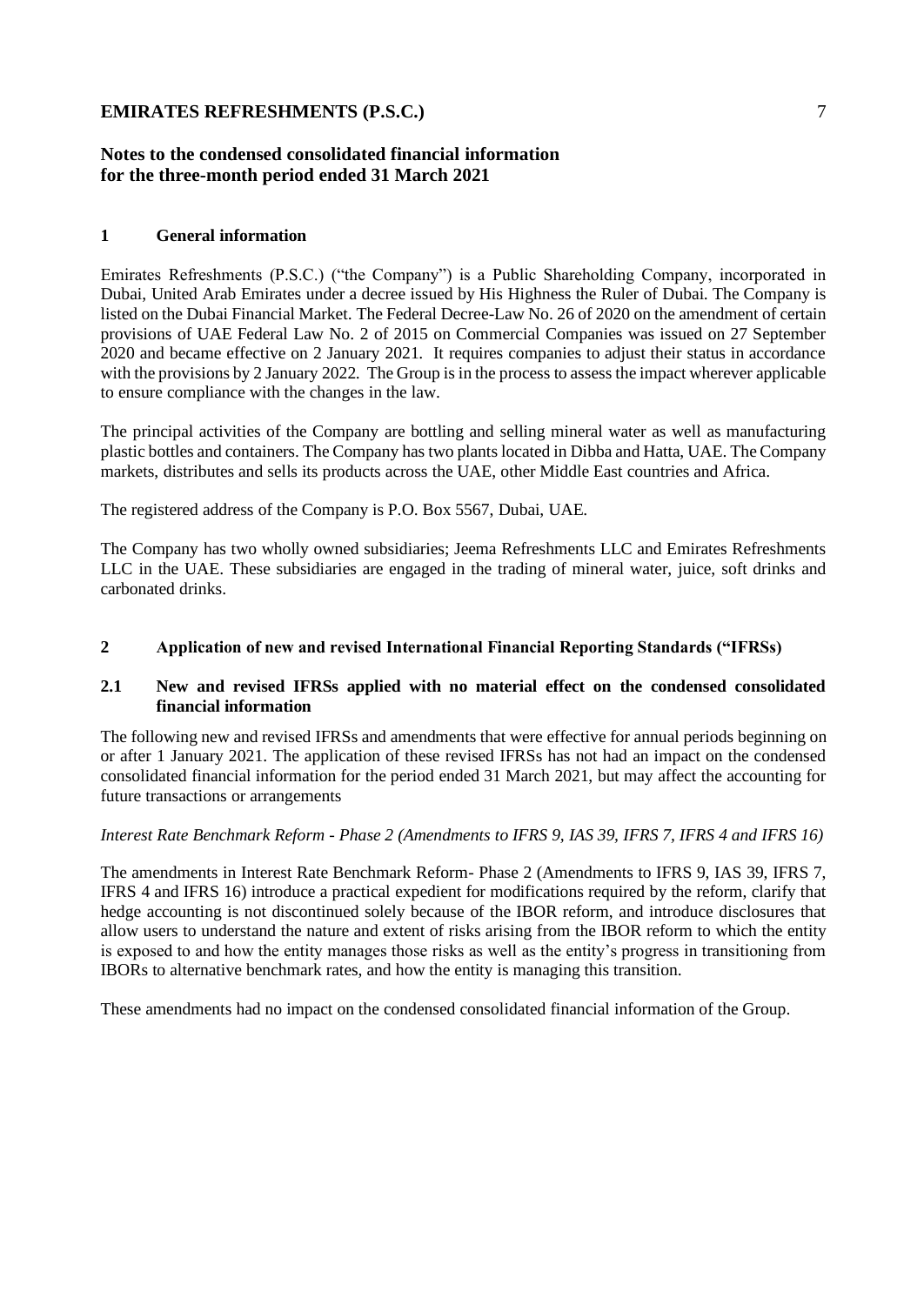# **Notes to the condensed consolidated financial information for the three-month period ended 31 March 2021 (continued)**

**2 Application of new and revised International Financial Reporting Standards ("IFRSs) (continued)**

#### **2.2 New and revised IFRS in issue but not yet effective**

The Group has not early adopted the following new and revised IFRSs that have been issued but are not yet effective:

#### **New and revised IFRSs**

**Effective for annual periods beginning on or after**

> Effective date not yet decided

*Amendments to IFRS 10 Consolidated Financial Statements and IAS 28 Investments in Associates and Joint Ventures: Sale or Contribution of Assets between an Investor and its Associate or Joint Venture*

The amendments to IFRS 10 and IAS 28 deal with situations where there is a sale or contribution of assets between an investor and its associate or joint venture. Specifically, the amendments state that gains or losses resulting from the loss of control of a subsidiary that does not contain a business in a transaction with an associate or a joint venture that is accounted for using the equity method, are recognised in the parent's profit or loss only to the extent of the unrelated investors' interests in that associate or joint venture. Similarly, gains and losses resulting from the remeasurement of investments retained in any former subsidiary (that has become an associate or a joint venture that is accounted for using the equity method) to fair value are recognised in the former parent's profit or loss only to the extent of the unrelated investors' interests in the new associate or joint venture. The effective date of the amendments has yet to be set by the Board; however, earlier application of the amendments is permitted.

Amendments to IAS 1 *Presentation of Financial Statements: Classification of Liabilities as Current or Non-current* 1 January 2023

The amendments aim to promote consistency in applying the requirements by helping companies determine whether, in the statement of financial position, debt and other liabilities with an uncertain settlement date should be classified as current (due or potentially due to be settled within one year) or non-current.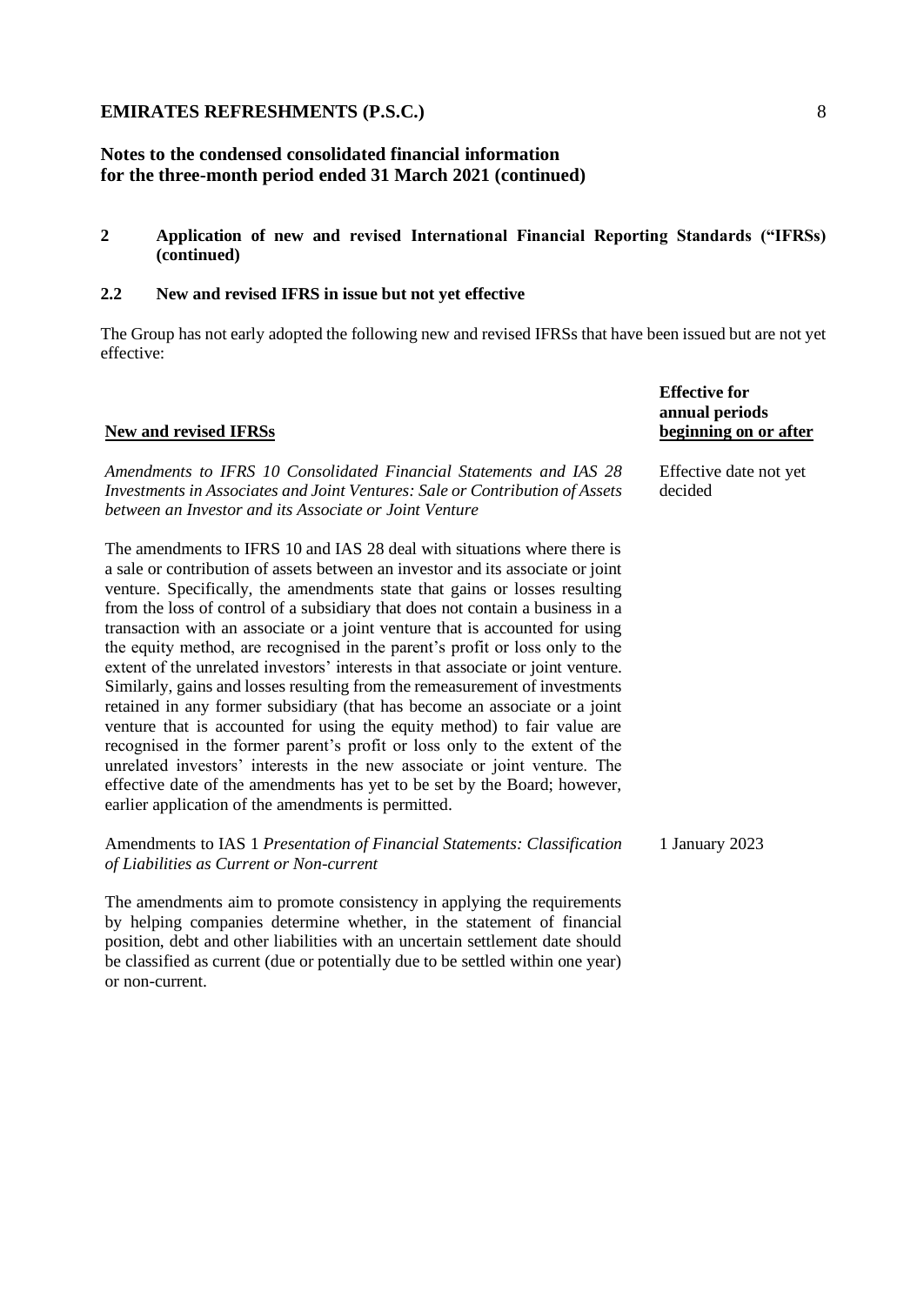# **Notes to the condensed consolidated financial information for the three-month period ended 31 March 2021 (continued)**

**2 Application of new and revised International Financial Reporting Standards (IFRS) (continued)**

# **2.2 New and revised IFRS in issue but not yet effective (continued)**

(examples would be direct labour, materials) or an allocation of other costs that relate directly to fulfilling contracts (an example would be the allocation of the depreciation charge for an item of property, plant and

equipment used in fulfilling the contract).

| <b>New and revised IFRSs</b>                                                                                                                                                                                                                                                                                                                                                                                                                                                                                                                                                                                                                                                                                                             | <b>Effective for</b><br>annual periods<br>beginning on or after |
|------------------------------------------------------------------------------------------------------------------------------------------------------------------------------------------------------------------------------------------------------------------------------------------------------------------------------------------------------------------------------------------------------------------------------------------------------------------------------------------------------------------------------------------------------------------------------------------------------------------------------------------------------------------------------------------------------------------------------------------|-----------------------------------------------------------------|
| Amendments to IFRS 3 Business Combinations: Reference to the<br>Conceptual Framework                                                                                                                                                                                                                                                                                                                                                                                                                                                                                                                                                                                                                                                     | 1 January 2022                                                  |
| The amendments update IFRS 3 so that it refers to the 2018 Conceptual<br>Framework instead of the 1989 Framework. They also add to IFRS 3 a<br>requirement that, for obligations within the scope of IAS 37, an acquirer<br>applies IAS 37 to determine whether at the acquisition date a present<br>obligation exists as a result of past events. For a levy that would be within<br>the scope of IFRIC 21 Levies, the acquirer applies IFRIC 21 to determine<br>whether the obligating event that gives rise to a liability to pay the levy has<br>occurred by the acquisition date. Finally, the amendments add an explicit<br>statement that an acquirer does not recognise contingent assets acquired in<br>a business combination. |                                                                 |
| The amendments are effective for business combinations for which the<br>date of acquisition is on or after the beginning of the first annual period<br>beginning on or after 1 January 2022.                                                                                                                                                                                                                                                                                                                                                                                                                                                                                                                                             |                                                                 |
| Amendments to IAS 16 Property, Plant and Equipment related to proceeds<br>before intended use                                                                                                                                                                                                                                                                                                                                                                                                                                                                                                                                                                                                                                            | 1 January 2022                                                  |
| The amendments prohibit deducting from the cost of an item of property,<br>plant and equipment any proceeds from selling items produced while<br>bringing that asset to the location and condition necessary for it to be<br>capable of operating in the manner intended by management. Instead, an<br>entity recognises the proceeds from selling such items, and the cost of<br>producing those items, in profit or loss.                                                                                                                                                                                                                                                                                                              |                                                                 |
| Amendments to IAS 37 Provisions, Contingent Liabilities and Contingent<br>Assets related to Onerous Contracts-Cost of Fulfilling a Contract                                                                                                                                                                                                                                                                                                                                                                                                                                                                                                                                                                                              | 1 January 2022                                                  |
| The amendments specify that the 'cost of fulfilling' a contract comprises<br>the 'costs that relate directly to the contract'. Costs that relate directly to a<br>contract can either be incremental costs of fulfilling that contract                                                                                                                                                                                                                                                                                                                                                                                                                                                                                                   |                                                                 |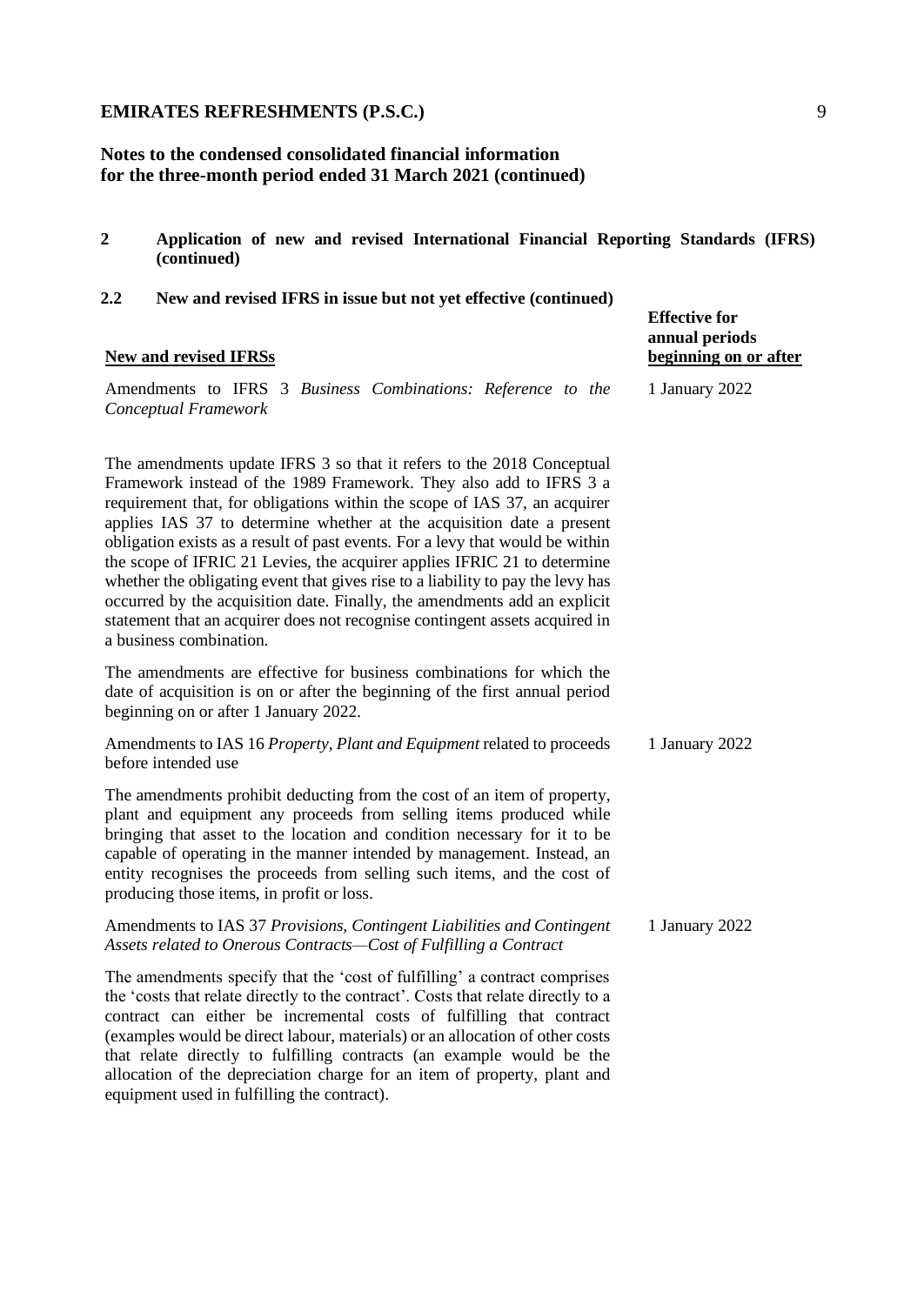# **Notes to the condensed consolidated financial information for the three-month period ended 31 March 2021 (continued)**

- **2 Application of new and revised International Financial Reporting Standards (IFRS) (continued)**
- **2.2 New and revised IFRS in issue but not yet effective (continued)**

#### **New and revised IFRSs**

Annual Improvements to IFRS Standards 2018-2020 cycle amending IFRS 1, IFRS 9, IFRS 16 and IAS 41

**Effective for annual periods beginning on or after**

The amendments to IFRS 1, IFRS 9 and IAS 41 are effective from 1 January 2022 and the effective date for amendments to IFRS 16 Leases are not yet decided. *1 January 2023*

*Definition of Accounting Estimates - Amendments to IAS 8.*

The amendments replace the definition of a change in accounting estimates with a definition of accounting estimates. Under the new definition, accounting estimates are "monetary amounts in financial statements that are subject to measurement uncertainty". Entities develop accounting estimates if accounting policies require items in financial statements to be measured in a way that involves measurement uncertainty. The amendments clarify that a change in accounting estimate that results from new information or new developments is not the correction of an error

The above stated new standards and amendments are not expected to have any significant impact on the condensed consolidated financial information of the Group.

There are no other applicable new standards and amendments to published standards or IFRIC interpretations that have been issued that would be expected to have a material impact on the condensed consolidated financial information of the Group.

Management anticipates that these new standards, interpretations and amendments will be adopted in the Group's consolidated financial statements as and when they are applicable and adoption of these new standards and amendments may have no material impact on the condensed consolidated financial information of the Group in the period of initial application.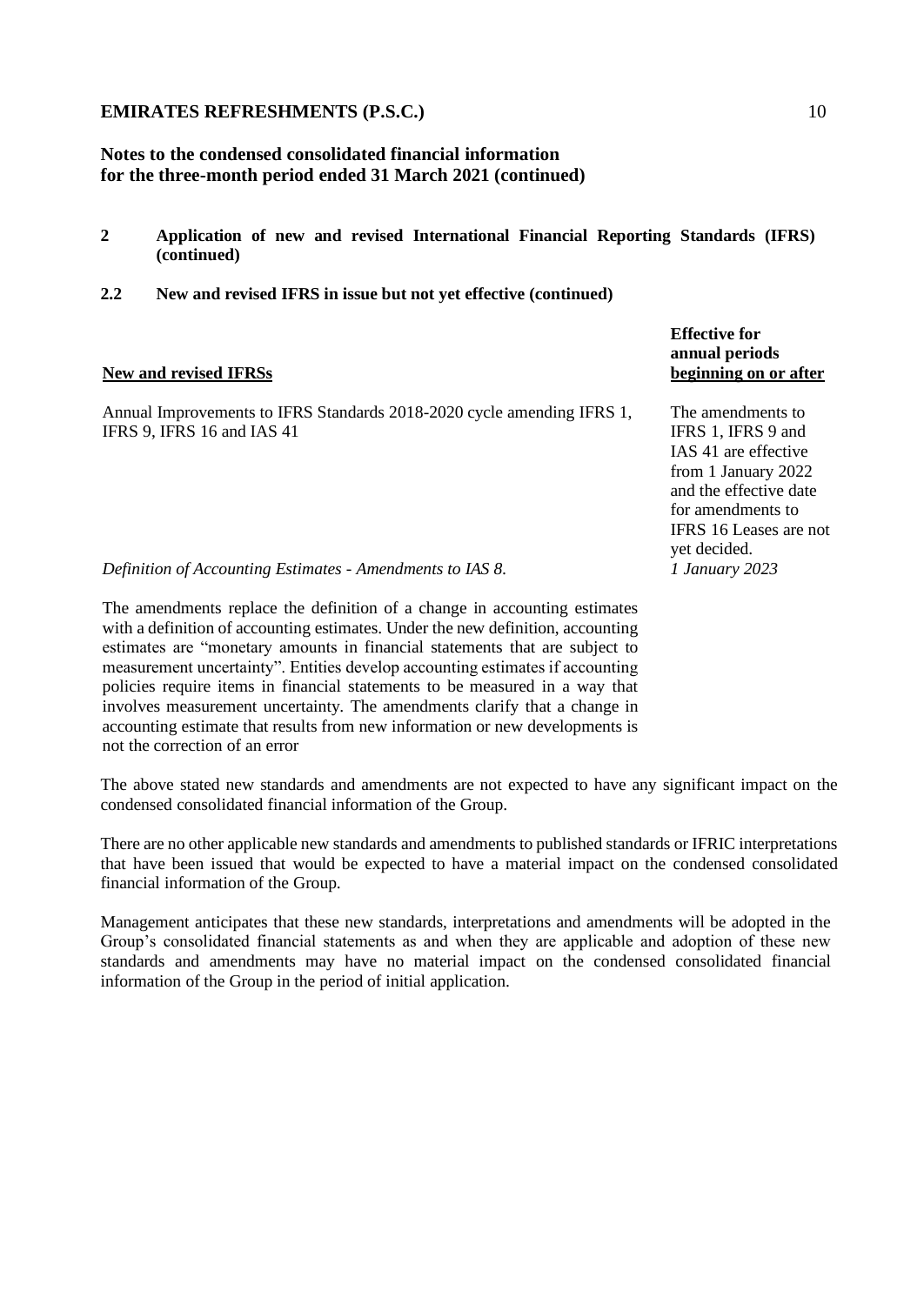# **Notes to the condensed consolidated financial information for the three-month period ended 31 March 2021 (continued)**

### **3 Summary of significant accounting policies**

### **3.1 Statement of compliance**

The condensed consolidated financial information is prepared in accordance with International Accounting Standard (IAS) 34, "Interim Financial Reporting" and also comply with the applicable requirements of the laws in the U.A.E. They do not include all the information required for full annual financial statements, and should be read in conjunction with the consolidated financial statements of the Group as at and for the year ended 31 December 2020. In addition, results for three-month period ended 31 March 2021 are not necessarily indicative of the results that may be expected for the financial year ending 31 December 2021.

### **3.2 Basis of preparation**

The condensed consolidated financial information is presented in UAE Dirhams (AED), which is the functional currency of the Group.

This condensed consolidated financial information has been prepared on the historical cost basis, except for financial asset carried at fair value through other comprehensive income (FVOCI) and investment property that carried at fair value.

### **3.3 Significant accounting policies**

The accounting policies used in the preparation of this condensed consolidated financial information is consistent with those used in the preparation of the audited annual consolidated financial statements for the year ended 31 December 2020, except for the adoption of the new and revised standards and interpretations effective 1 January 2021that are mentioned in Note 2.1.

### **3.4 Going concern**

The Group incurred loss of AED 3.21 million for the period ended 31 March 2021 (31 March 2020: AED 0.68 million) and has accumulated losses amounting to AED 14.6 million which represent 48.61% of share capital (31 December 2020: %37.86). During the period, the Group had disclosed a detailed analysis of the accumulated losses, their amount and percentage of the capital, the main reasons that led to these accumulated losses, their date and the actions that will be taken to address them. The group has planned the mitigating actions to reduce costs.

The management assessed that the Group has sufficient liquidity for the foreseeable future and accordingly has adopted the going concern basis in preparing the condensed consolidated financial information which assumes that Group will be able to meet its liabilities due for a period of not less than twelve months from the date of this condensed consolidated financial information.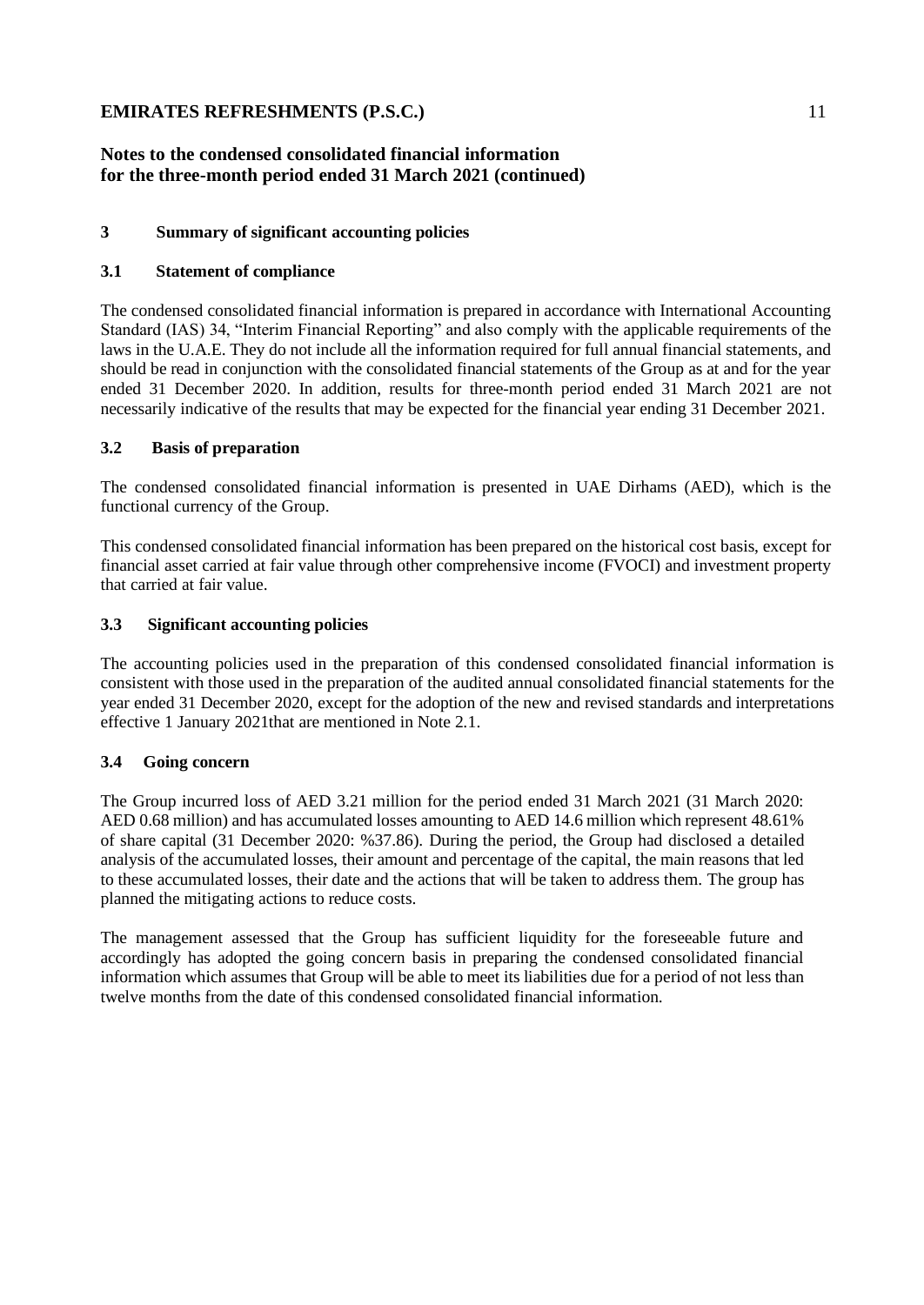# **Notes to the condensed consolidated financial information for the three-month period ended 31 March 2021 (continued)**

# **4 Use of judgements and estimates**

The preparation of condensed consolidated financial information requires management to make judgement, estimates and assumptions that effect the application of the accounting policies and the reported amounts of assets, liabilities, income and expense. Actual results may differ from these estimates. The estimates and underlying assumptions are reviewed on an ongoing basis. Revisions to accounting estimates are recognized in the period in which the estimate is revised if the revision affects only that period or in the period of the revision and future periods if the revision affects both current and future periods.

The significant judgments made by management in applying the Group's accounting policies and the key sources of estimates uncertainty were the same as those that applied to the Group's annual financial statements as at and for the year ended 31 December 2020 except as mentioned in Note 3 and reassessment of significant judgments, estimates and assumptions as discussed in note 20 which are primarily arising due to the outbreak of a novel strain of the coronavirus ("COVID 19).

# **5 Property, plant and equipment**

|                                               | 31 March    | 31 December |
|-----------------------------------------------|-------------|-------------|
|                                               | 2021        | 2020        |
|                                               | <b>AED</b>  | AED         |
|                                               | (unaudited) | (audited)   |
| Property and equipment at net carrying amount | 4,196,215   | 4,481,407   |
|                                               |             |             |

### Additions:

During the three-month period ended 31 March 2021, the Group acquired assets amounting to AED 0.13 million (three-month period ended 31 March 2020 AED 0.39 million).

### Depreciation:

The depreciation expense amounted to AED 0.41 million (three-month period ended 31 March 2020: AED 0.42 million) during the three-month period ended 31 March 2021.

### Leased equipment:

As at 9 April 2020, the Group leases out certain equipment of Dibba plant to Alpha Technologies Limited (related party). The lease term is one year with renewal option one year. The Group has classified this lease as operating lease as they do not transfer substantially all the of the risks and rewards incidental to ownership of the underlying asset and the lessee does not have an option to purchase the equipment at the expiry of the lease period. The carrying value of the leased equipment as at 31 March 2021 amounting to AED 1.05 million (31 December 2020: AED 1.17 million) and the depreciation charges for the period ended 31 March 2021 amounting to AED 0.125 million (31 March 2020: nil).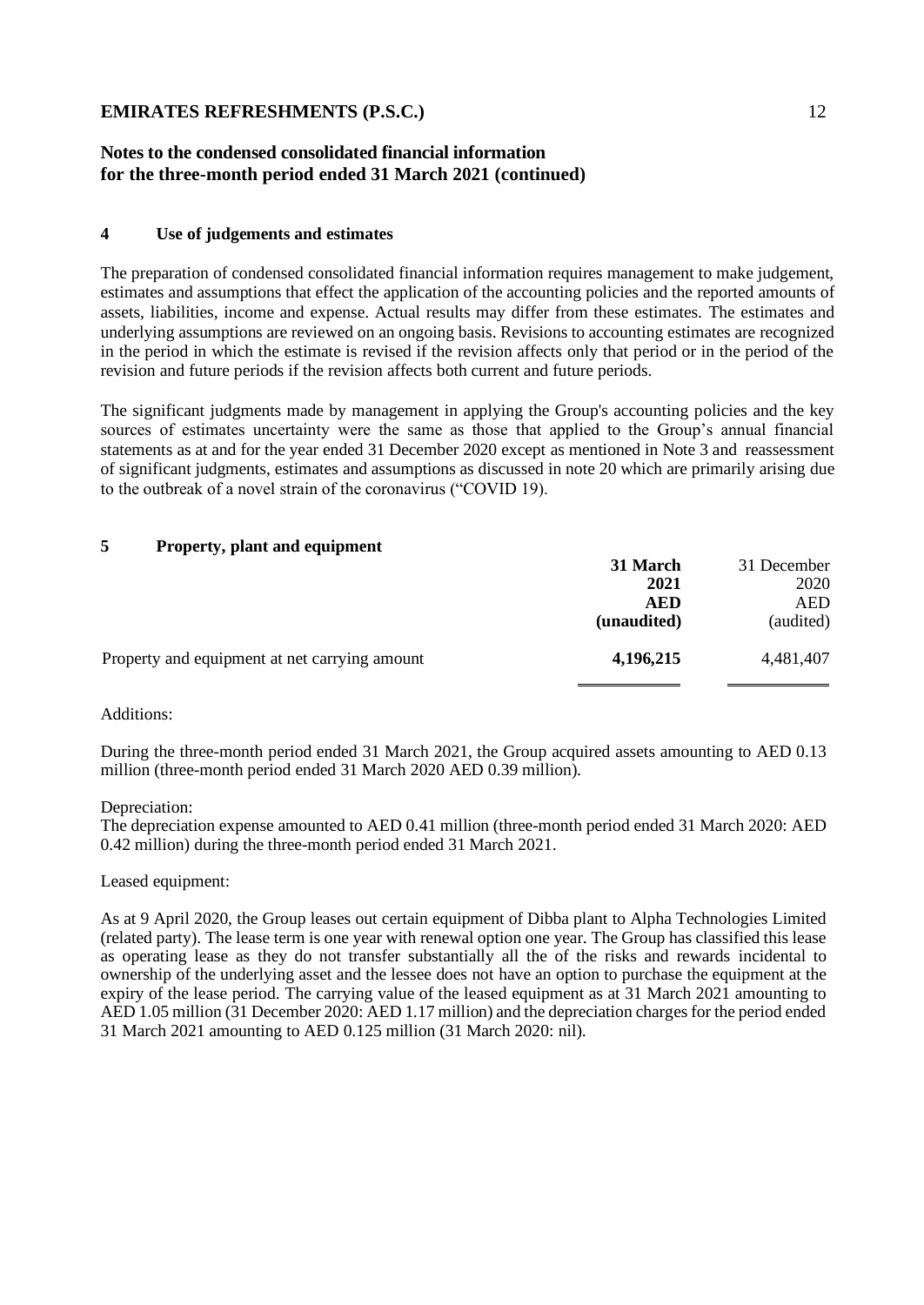# **Notes to the condensed consolidated financial information for the three-month period ended 31 March 2021 (continued)**

### **6 Investment properties**

Investment properties comprises of warehouses on leasehold land situated in Fujairah and factory building of Dibba plant.

| 31 March    | 31 December |
|-------------|-------------|
| 2021        | 2020        |
| <b>AED</b>  | <b>AED</b>  |
| (unaudited) | (audited)   |
|             | (Restated)  |
| 12,085,461  | 3,693,000   |
|             | 4,650,376   |
|             | 3,653,461   |
| (110, 413)  | 88,624      |
| 11,975,048  | 12,085,461  |
|             |             |

The fair value of Group's investment properties was determined internally by the management based on DCF method; fair value is estimated based on significant unobservable inputs. These inputs include: future rental cash inflows based on the actual location, type and quality of the properties and supported by the terms of any existing lease; discount rates reflecting current market assessments of the uncertainty in the amount and timing of cash flows, and terminal value taking into account assumptions regarding maintenance costs, and market rents. For disclosure purposes, these investment properties are being considered as Level 3.

The Group has earned rental income during the three-month period ended 31 March 2021 is AED 664,694 (2020: AED 53,750)

### **7 Right-of-use of assets**

| 31 March    | 31 December |
|-------------|-------------|
| 2021        | 2020        |
| <b>AED</b>  | <b>AED</b>  |
| (unaudited) | (audited)   |
|             | (Restated)  |
| 2,481,732   | 6,356,975   |
|             | 1,702,023   |
| (479, 676)  | (1,901,650) |
|             | (22, 155)   |
|             | (3,653,461) |
|             | 2,481,732   |
|             | 2,002,056   |

The Group has lease contracts for various items of land and motor vehicles used in its operations.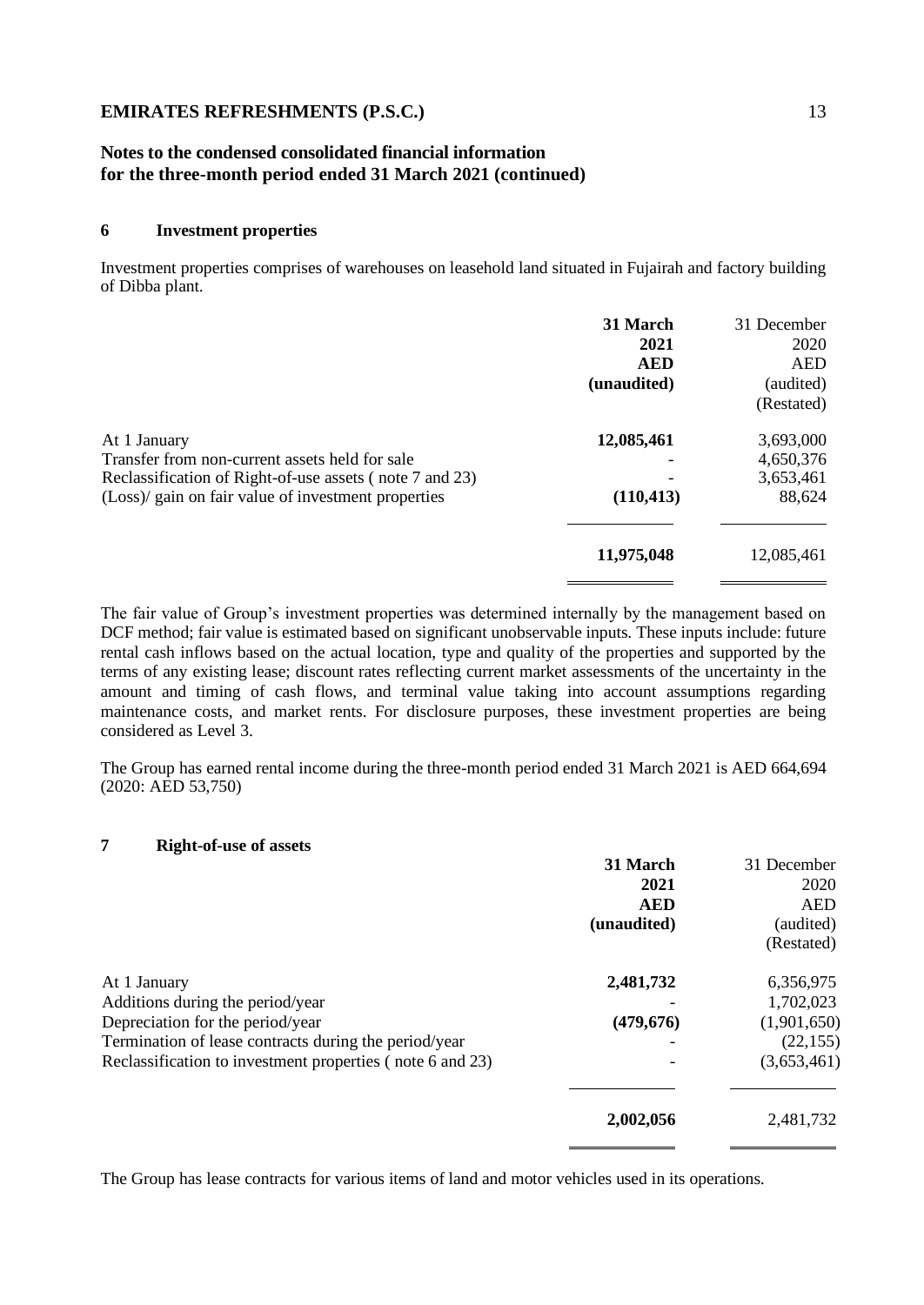# **Notes to the condensed consolidated financial information for the three-month period ended 31 March 2021 (continued)**

# **8 Financial assets at fair value through other comprehensive income (FVTOCI)**

|                                                                | 31 March<br>2021          | 31 December<br>2020               |
|----------------------------------------------------------------|---------------------------|-----------------------------------|
|                                                                | <b>AED</b><br>(unaudited) | <b>AED</b><br>(audited)           |
| At 1 January<br>Change in fair value<br>Disposal of investment | 722,511<br>83,245         | 1,538,818<br>43,191<br>(859, 498) |
|                                                                | 805,756                   | 722,511                           |

These investments in equity securities are listed on Dubai Financial Markets stock exchanges are not held for trading. Instead, they are held for medium to long-term strategic purposes. Accordingly, the Group have elected to designate these investments in equity instruments as at FVTOCI.

# **9 Inventories**

| 31 March    | 31 December |
|-------------|-------------|
| 2021        | 2020        |
| <b>AED</b>  | AED         |
| (unaudited) | (audited)   |
| 1,972,548   | 1,389,001   |
| 998,427     | 1,191,665   |
| 3,690,517   | 3,716,307   |
| 186,655     | 189,354     |
|             | 6,486,327   |
| (2,410,836) | (2,298,403) |
| 4,437,311   | 4,187,924   |
|             | 6,848,147   |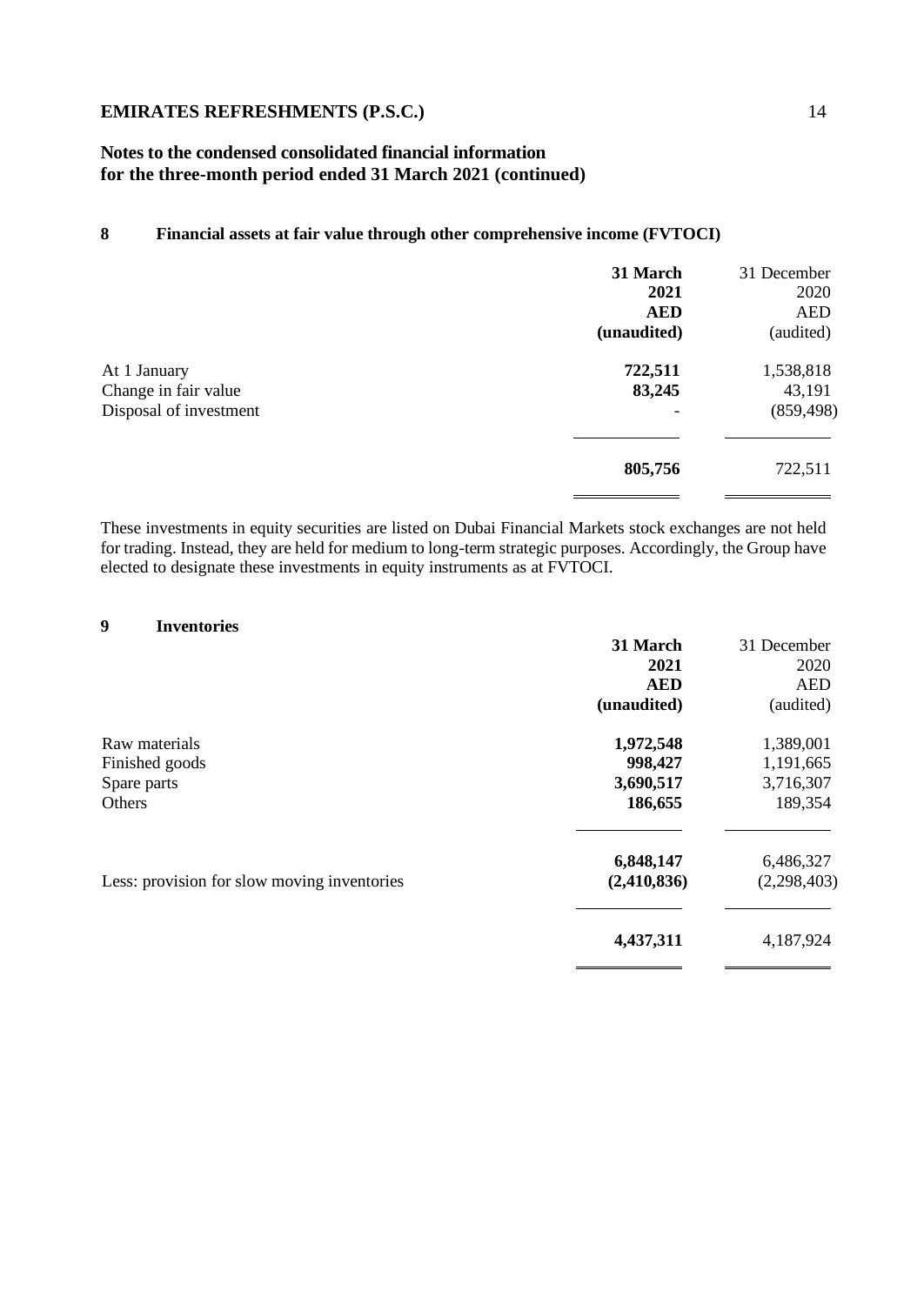# **Notes to the condensed consolidated financial information for the three-month period ended 31 March 2021 (continued)**

# **10 Trade and other receivables 31 March** 31 December **2021** 2020 **AED** AED **(unaudited)** (audited) Trade receivables **6,265,397** 7,004,454 Less : Allowance for expected credit losses **(3,576,930)** (3,546,552)  $\overline{a}$ Trade receivables, net **2,688,467** 3,457,902 Other receivables **526,327** 469,308<br>Prepayments **1,149,206** 799,340 Prepayments **1,149,206** 799,340 Advances to suppliers **19,090** 73,157  $\overline{a}$ **4,383,090** 4,799,707  $\overline{a}$

## **11 Related parties**

Related parties represent major shareholders, directors and key management personnel of the Group, and entities controlled, jointly controlled or significantly influenced by such parties. Pricing policies and terms of these transactions are approved by the Group's management.

Balances with related parties reflected in the condensed consolidated statement of financial position are as follows:

|                            | 31 March    | 31 December |
|----------------------------|-------------|-------------|
|                            | 2021        | 2020        |
|                            | <b>AED</b>  | <b>AED</b>  |
|                            | (unaudited) | (audited)   |
| Due from a related party   |             |             |
| Alpha Technologies Limited | 257,250     | 127,542     |
|                            |             |             |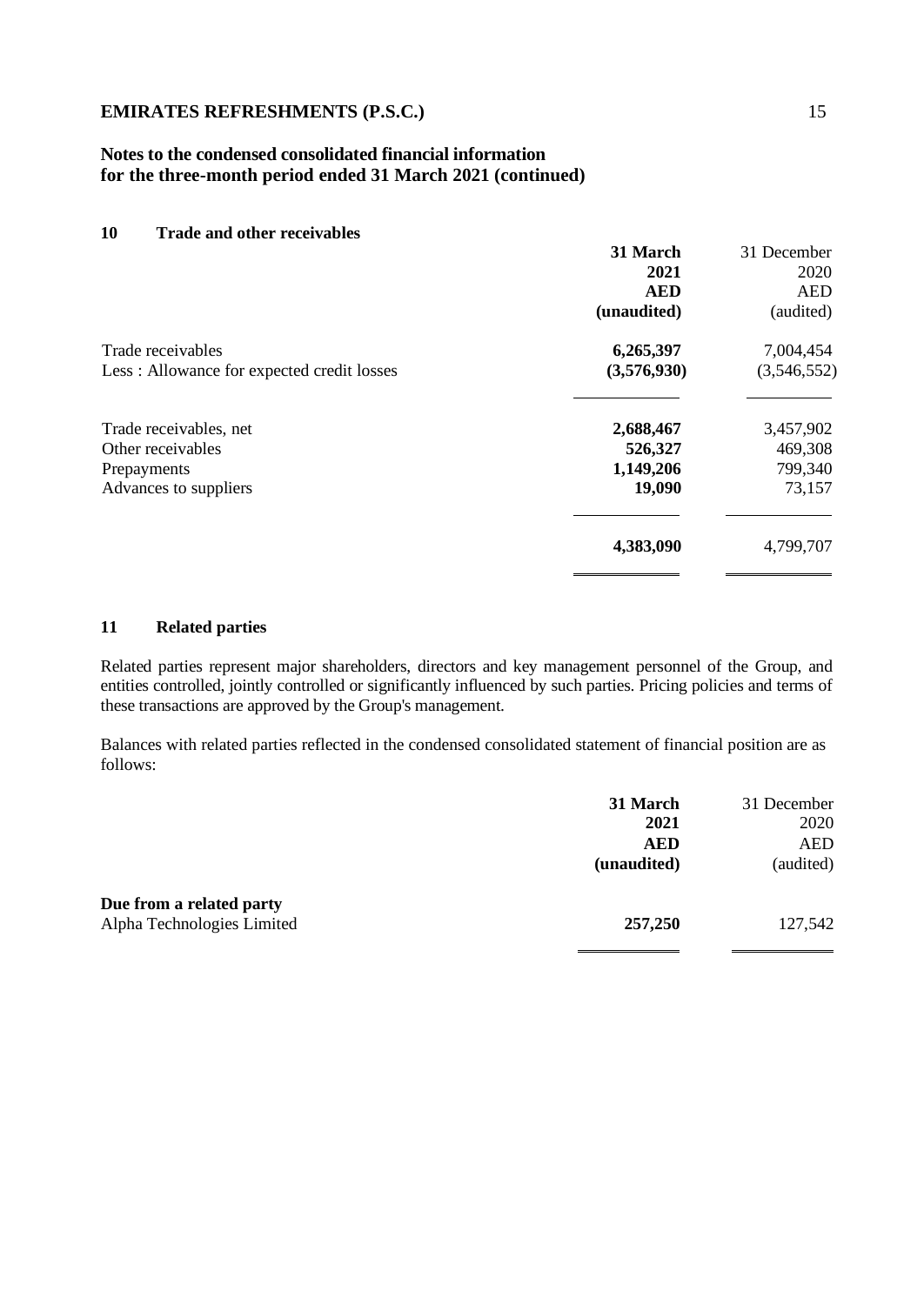# **Notes to the condensed consolidated financial information for the three-month period ended 31 March 2021 (continued)**

#### **11 Related parties (continued)**

Significant transactions with related parties are as follows:

|                                                      | Three month period ended<br>31 March |                                   |
|------------------------------------------------------|--------------------------------------|-----------------------------------|
|                                                      | 2021<br><b>AED</b><br>(unaudited)    | 2020<br><b>AED</b><br>(unaudited) |
| Sales to a related party                             | 5,224                                | 12,450                            |
| Purchases of goods and services from a related party |                                      | (247,919)                         |
| Payment of expenses by a related party               |                                      | (186)                             |
| Payment of expenses on behalf of a related party     | 330,772                              | 10,050                            |
| Rental income from a related party                   | 630,000                              |                                   |

#### **12 Cash and bank balances**

For the purpose of the condensed consolidated statement of cash flows, cash and cash equivalents are comprised for the following:

|                                                                          | 31 March     | 31 December  |
|--------------------------------------------------------------------------|--------------|--------------|
|                                                                          | 2021         | 2020         |
|                                                                          | <b>AED</b>   | <b>AED</b>   |
|                                                                          | (unaudited)  | (audited)    |
| Cash on hand                                                             | 66,946       | 45,513       |
| Other cash equivalents                                                   | 60,401       | 67,518       |
| Cash at bank – current accounts                                          | 495,025      | 282,560      |
| Short-term deposits                                                      | 15,329,495   | 15,329,495   |
| Cash and bank balances                                                   | 15,951,867   | 15,725,086   |
| Less: Fixed deposits with original maturity of more than three<br>months | (15,329,495) | (15,329,495) |
| Bank overdrafts                                                          | (7,889,290)  | (7,105,504)  |
| Cash and cash equivalents in the statement of cash flows                 | (7,266,918)  | (6,709,913)  |
|                                                                          |              |              |

Bank overdraft carry interest at prevailing market interest rate and are secured against fixed deposit with banks amounting to AED 15.33 million at 31 March 2021 (31 December 2020: AED 15.33 million).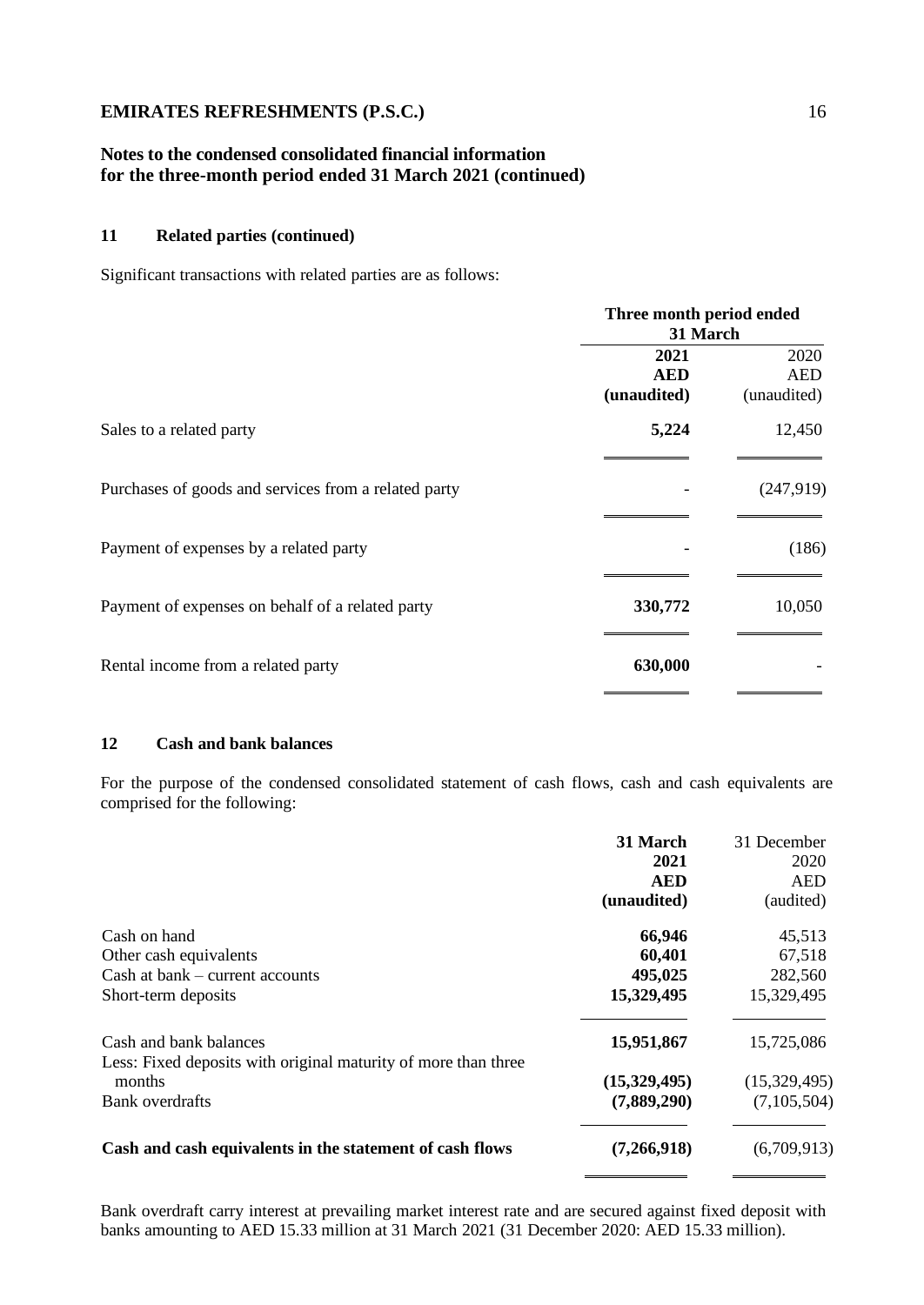# **Notes to the condensed consolidated financial information for the three-month period ended 31 March 2021 (continued)**

#### **13 Share capital**

The share capital of the Parent Company consists of fully paid ordinary shares with a par value of AED 1 each. All shares are equally eligible to receive dividends and the repayment of capital and represent one vote at the shareholders' meeting of the Group.

|                                          | 31 March    | 31 December |
|------------------------------------------|-------------|-------------|
|                                          | 2021        | 2020        |
|                                          | AED         | <b>AED</b>  |
|                                          | (unaudited) | (audited)   |
| Issued and fully paid up                 |             |             |
| 30 million ordinary shares of AED 1 each | 30,000,000  | 30,000,000  |
|                                          |             |             |

The shareholders in the general meeting held on 6 December 2020 approved to increase the Company's authorized capital to be AED 600,000,000.

#### **14 Provision for employees' end of service benefits**

| 31 March    | 31 December |
|-------------|-------------|
| 2021        | 2020        |
| <b>AED</b>  | <b>AED</b>  |
| (unaudited) | (audited)   |
| 2,019,752   | 2,075,602   |
| 67,681      | 316,194     |
| (173,081)   | (372, 044)  |
| 1,914,352   | 2,019,752   |
|             |             |

#### **15 Lease liabilities**

|                                                       | 31 March    | 31 December |
|-------------------------------------------------------|-------------|-------------|
|                                                       | 2021        | 2020        |
|                                                       | <b>AED</b>  | <b>AED</b>  |
|                                                       | (unaudited) | (audited)   |
| Opening balance                                       | 7,312,364   | 7,501,074   |
| Additions during the period/year                      |             | 1,702,023   |
| Finance cost                                          | 104,694     | 388,511     |
| Termination of lease contracts during the period/year |             | (22, 155)   |
| Payments during the period/year                       | (733, 284)  | (2,257,089) |
|                                                       | 6,683,774   | 7,312,364   |
| Presented as:                                         |             |             |
| Current                                               | 1,408,910   | 1,862,320   |
| Non-current                                           | 5,274,864   | 5,450,044   |

 $\overline{a}$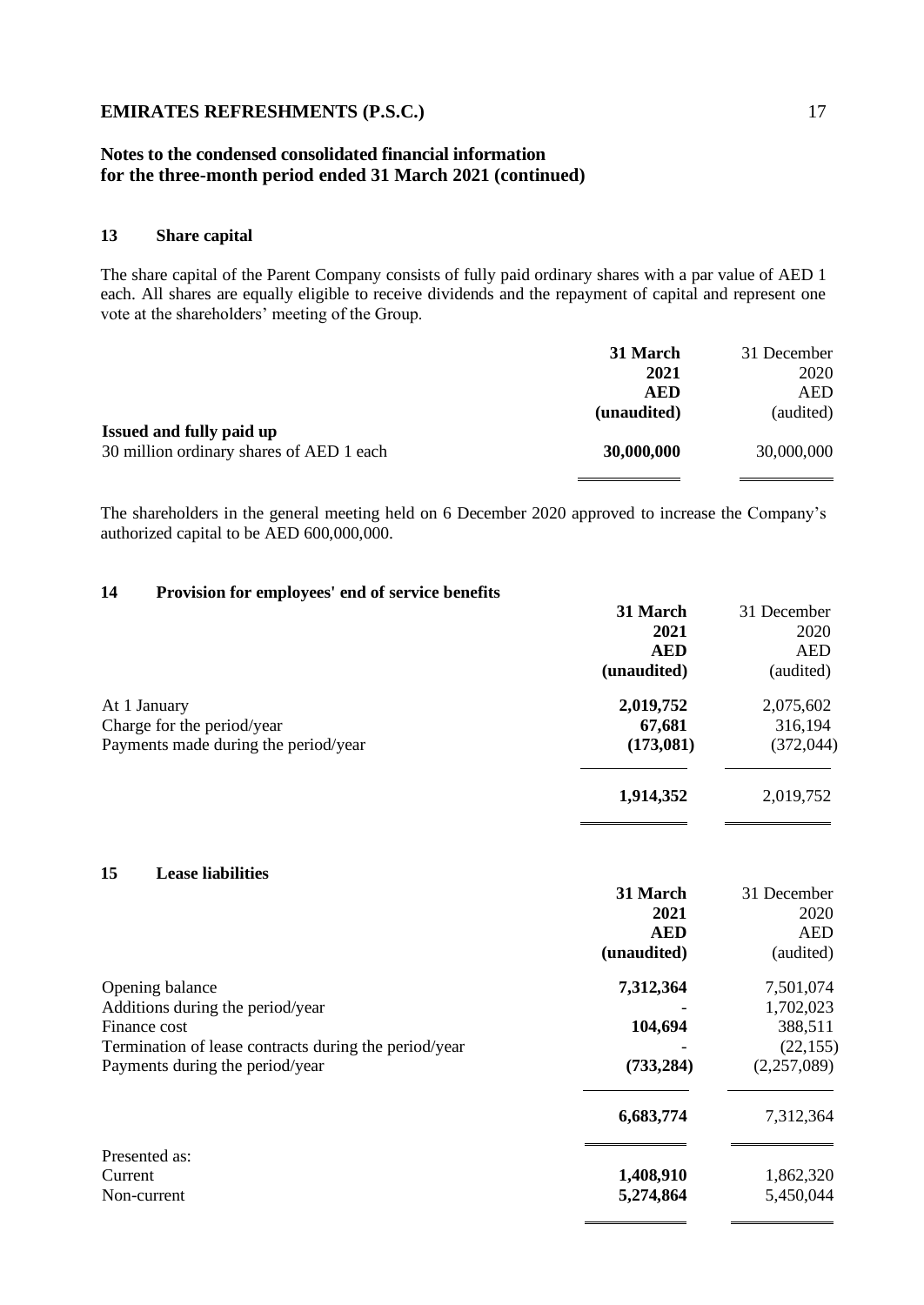# **Notes to the condensed consolidated financial information for the three-month period ended 31 March 2021 (continued)**

### **16 Trade and other payables**

|                                     | 31 March    | 31 December |
|-------------------------------------|-------------|-------------|
|                                     | 2021        | 2020        |
|                                     | <b>AED</b>  | <b>AED</b>  |
|                                     | (unaudited) | (audited)   |
| Trade payables                      | 5,954,375   | 3,445,151   |
| Accrued expenses and other payables | 1,765,286   | 1,761,263   |
| Advances from customers             | 3,898,002   | 3,884,890   |
| Value added tax payable             | 60,853      | 111,950     |
|                                     | 11,678,516  | 9,203,254   |
|                                     |             |             |

#### **17 Basic and diluted loss per share**

Basic loss per share amounts are calculated by dividing the loss for the period by the weighted average number of shares outstanding during the period.

There are no dilutive securities, therefore diluted loss per share is the same as basic loss per share.

The following reflects the profit and share data used in the earnings per share computations:

|                                            | Three months ended 31 March |                     |
|--------------------------------------------|-----------------------------|---------------------|
|                                            | 2021<br>(unaudited)         | 2020<br>(unaudited) |
| Loss for the period (AED)                  | (3,211,080)                 | (680, 077)          |
| Weighted average number of shares in issue | 30,000,000                  | 30,000,000          |
| Basic and diluted loss per share (AED)     | (0.11)                      | (0.02)              |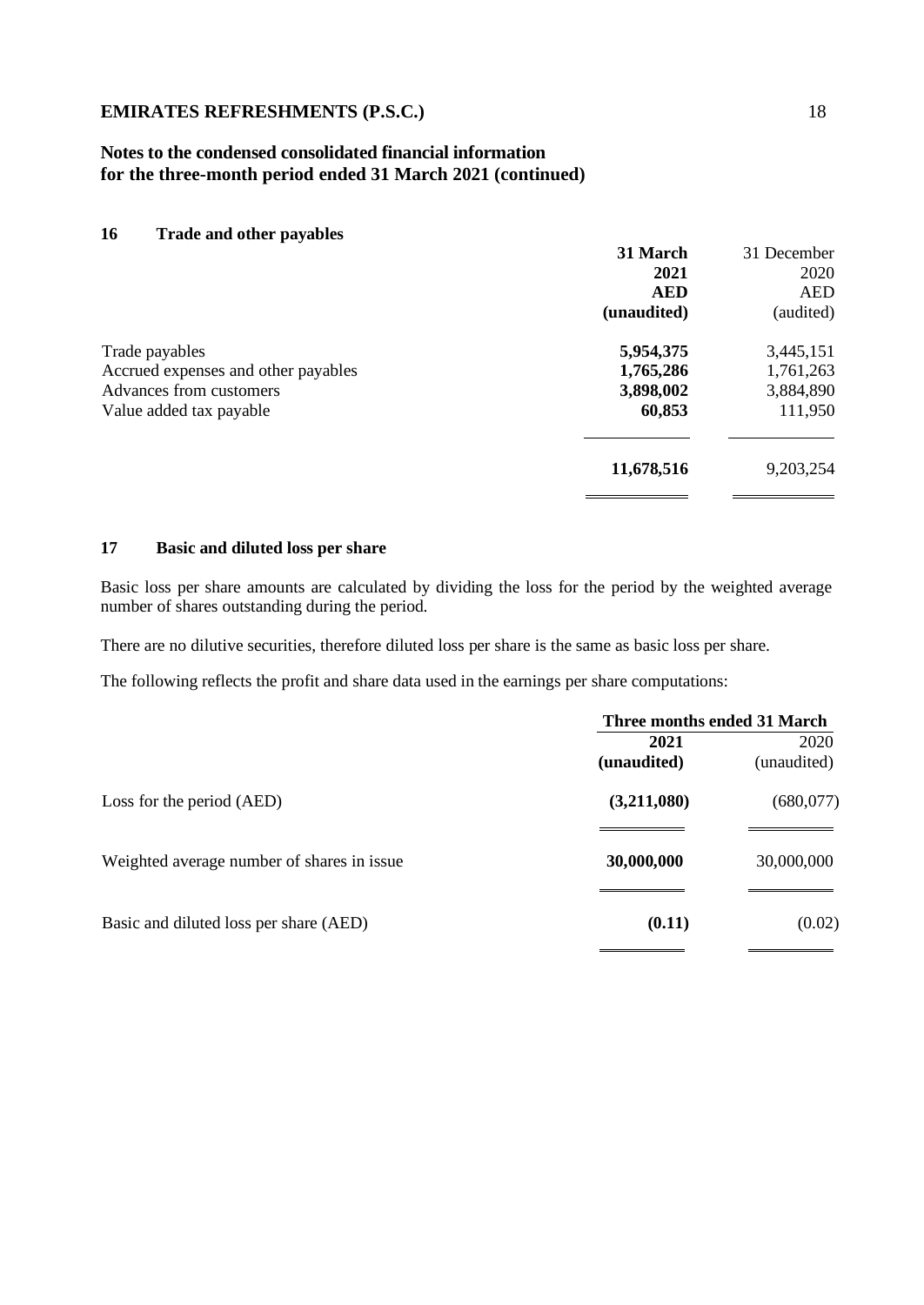# **Notes to the condensed consolidated financial information for the three-month period ended 31 March 2021 (continued)**

| 18<br><b>Contingencies and commitments</b> |             |             |
|--------------------------------------------|-------------|-------------|
|                                            | 31 March    | 31 December |
|                                            | 2021        | 2020        |
|                                            | <b>AED</b>  | <b>AED</b>  |
|                                            | (unaudited) | (audited)   |
| Letters of credit                          | 955,550     | 1,023,804   |
| Letter of guarantees                       | 55,000      | 73,000      |
| Capital commitments                        | 120,853     | 242,875     |

# **19 Financial risk management**

### **Financial risk factors**

The Group's activities expose it to a variety of financial risks: market risk (including currency risk, fair value interest rate risk, cash flow interest rate risk and price risk), credit risk and liquidity risk.

There have been no changes in the risk management policies of the Company since year end.

### **Liquidity risk**

Compared to the consolidated financial statements for the year ended 31 December 2020, there were no material changes in the contractual undiscounted cash outflows of the financial liabilities.

#### **Fair value estimation**

#### **Fair value of financial instruments**

Financial instruments comprise financial assets and financial liabilities.

Financial assets of the Group include investment securities, trade and other receivables, cash and bank balances and amount due from a related party. Financial liabilities of the Group include trade and other payables and bank overdraft.

The fair values of financial instruments are not materially different from their carrying values.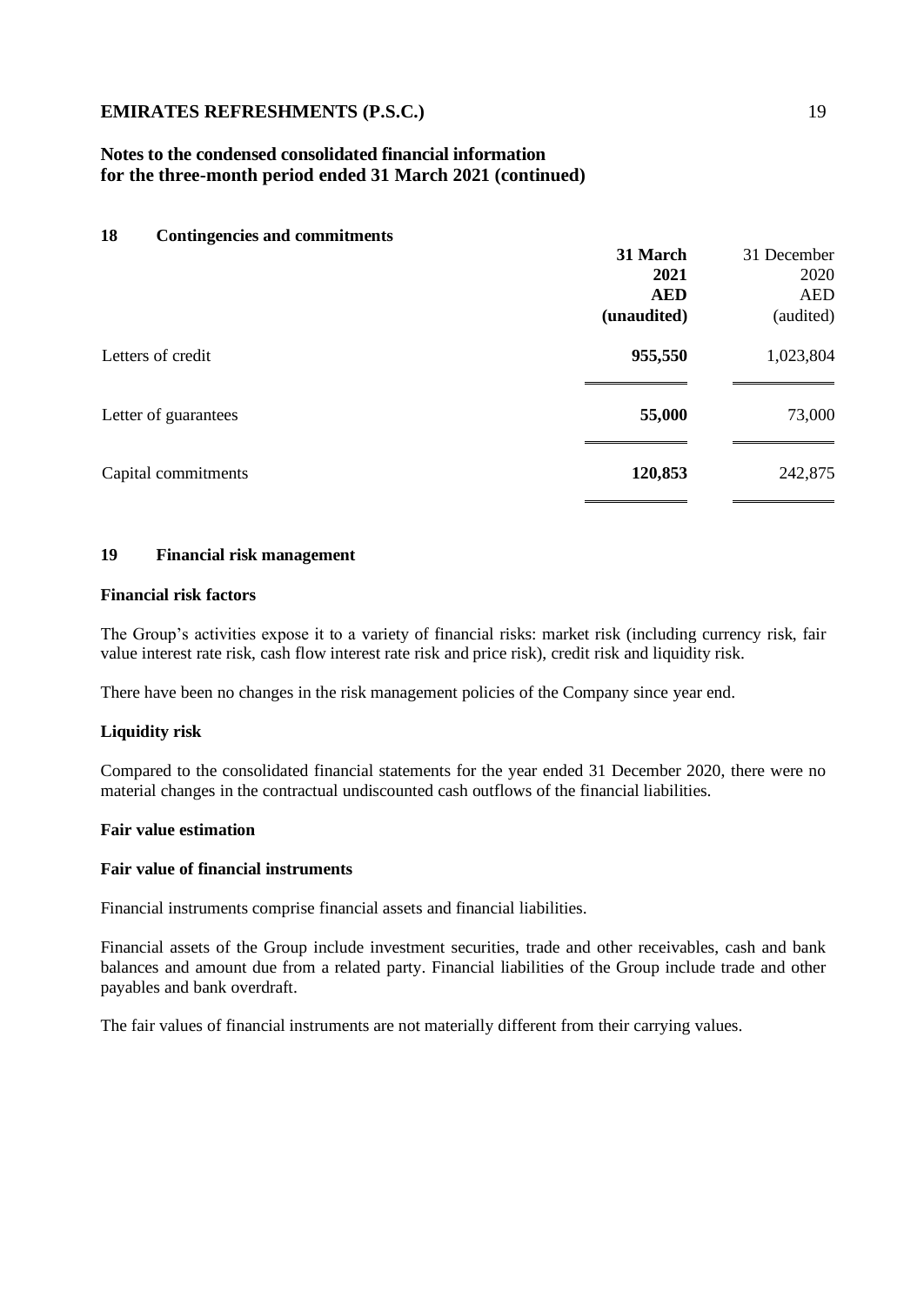# **Notes to the condensed consolidated financial information for the three-month period ended 31 March 2021 (continued)**

#### **19 Financial risk management (continued)**

#### **Fair value hierarchy**

The Group uses the following hierarchy for determining and disclosing the fair value of financial instruments by valuation technique:

Level 1: quoted (unadjusted) prices in active markets for identical assets or liabilities.

Level 2: other techniques for which all inputs which have a significant effect on the recorded fair value are observable, either directly or indirectly.

Level 3: techniques which use inputs which have a significant effect on the recorded fair value that are not base on observable market data.

|                                                                                         | <b>Level 1</b><br><b>AED</b> | Level 2<br><b>AED</b> | Level 3<br><b>AED</b> | <b>Total</b><br><b>AED</b> |
|-----------------------------------------------------------------------------------------|------------------------------|-----------------------|-----------------------|----------------------------|
| 31 March 2021<br>Financial assets at fair value through other                           |                              |                       |                       |                            |
| comprehensive income (FVTOCI) (unaudited)                                               | 805,756                      |                       |                       | 805,756                    |
| 31 December 2020                                                                        |                              |                       |                       |                            |
| Financial assets at fair value through other<br>comprehensive income (FVTOCI) (audited) | 722,511                      |                       |                       | 722,511                    |

#### **Fair value measurement of non-financial assets**

Fair value of investment properties as disclosed in Note 6 has been determined internally by the management based on DCF method; fair value is estimated based on significant unobservable inputs. These inputs include: future rental cash inflows based on the actual location, type and quality of the properties and supported by the terms of any existing lease; discount rates reflecting current market assessments of the uncertainty in the amount and timing of cash flows, and terminal value taking into account assumptions regarding maintenance costs, and market rents. For disclosure purposes, these investment properties are being considered as Level 3.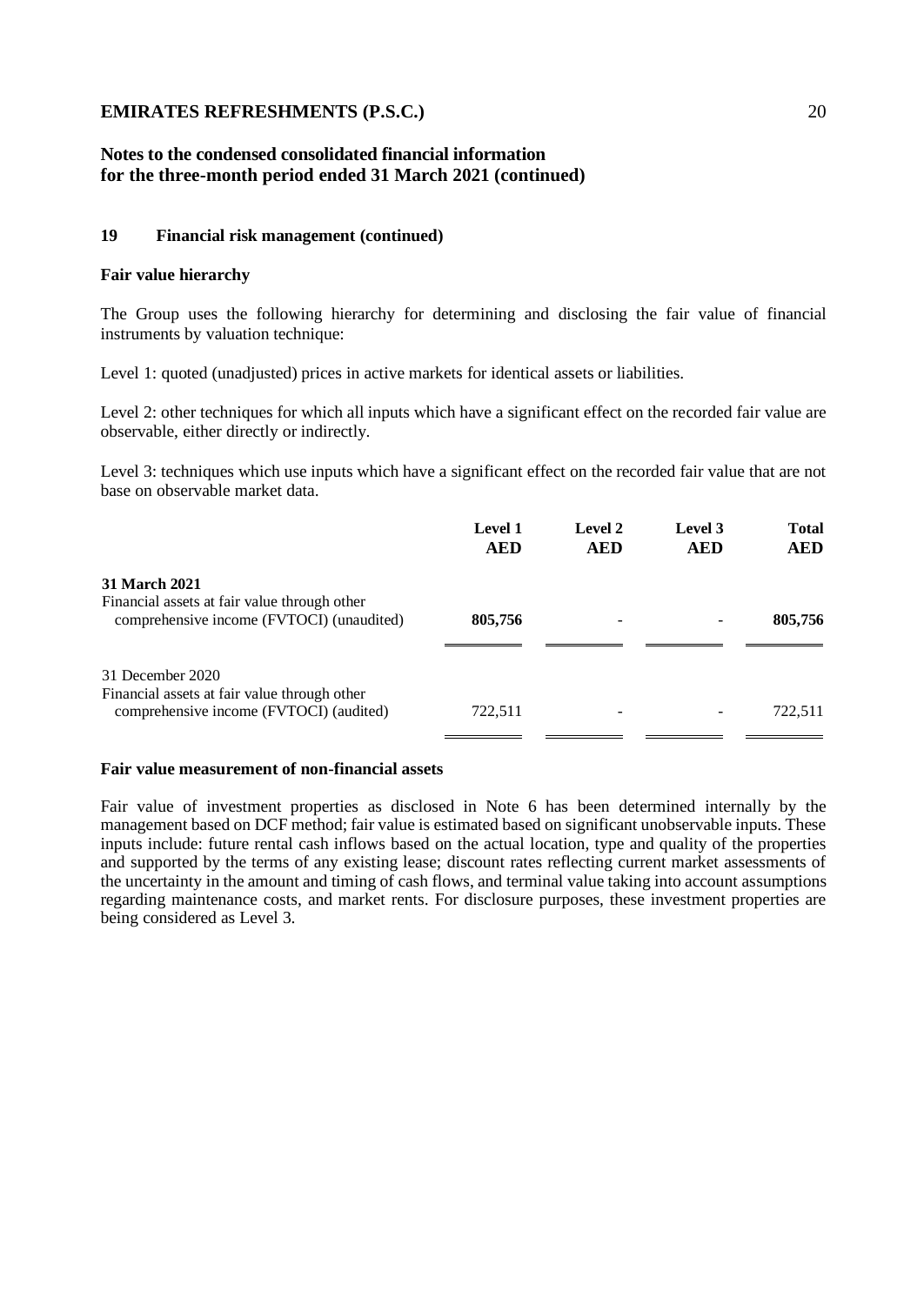# **Notes to the condensed consolidated financial information for the three-month period ended 31 March 2021 (continued)**

## **20 Impact of Covid 19 pandemic**

In response to the spread of the Covid 19 where the Group operates and its resulting disruptions to the social and economic activities in those markets, the Group management has proactively assessed its impacts on its operations and has taken a series of preventive measures, to ensure the health and safety of its employees, customers, consumers and wider community as well as to ensure the continuity of supply of its products throughout its markets.

Based on Group assessment, the overall revenue declined by 43% compared with to the period ended 31 March 2020 due to the impact of COVID 19 on hospitality and tourism industry.

The Group's estimates of the expected credit losses allowance had considered the impact of this outbreak on the macroeconomic forecasts.

The Group continues to monitor and respond to all liquidity and funding requirements through its plan reflecting the current economic scenarios.

The impact of COVID 19 continues to evolve, hence there are uncertainties and likely significant risks that may impact the business in future. The effects of COVID 19 may not be fully reflected in the Group's financial results until future periods. The Group will continue to closely monitor the impact of COVID 19 as the situation progresses to manage the potential impact COVID 19 outbreak may have on its operations; forecasts on expected credit loss estimates; impairment of due from related parties, inventories, investment property and property, plant and equipment in 2021 or beyond.

# **21 Seasonality of results**

No income of a seasonal nature was recorded in the condensed consolidated statement of profit or loss for the three-month period ended 31 March 2021 and 2020.

### **22 Operating segment information**

The Group operates in a single reporting segment of bottling, distribution and trading of mineral water, and evaporated milk. All the relevant information relating to this reporting / operating segment is disclosed in the condensed statement of financial position, condensed income statement and notes to the interim financial information.

Additional information required by IFRS 8 Segment Reporting, is disclosed below:

#### Information about geographical segments

During the period ended 31 March 2021, revenue from customers located in the Company's country of domicile (UAE) is AED 4.51 million (period ended 31 March 2020: AED 7.90 million) and revenue from customers outside UAE (foreign customers) is AED 0.05 million (period ended 31 March 2020: AED 0.30 million).

### Major customers

During the period ended 31 March 2021 and 31 March 2020, there were no customers of the Company with revenues greater than 10% of the total revenue of the Company.